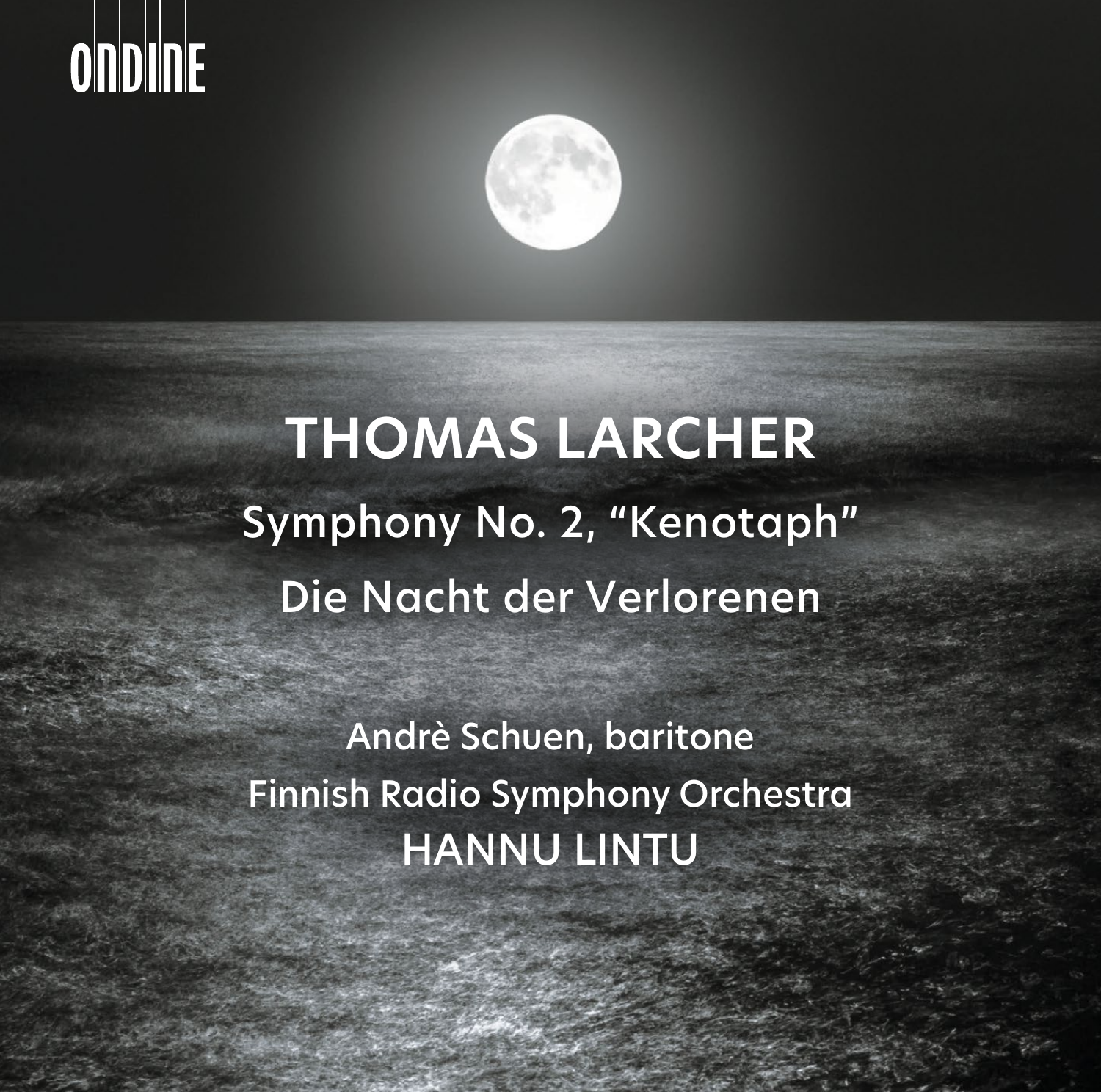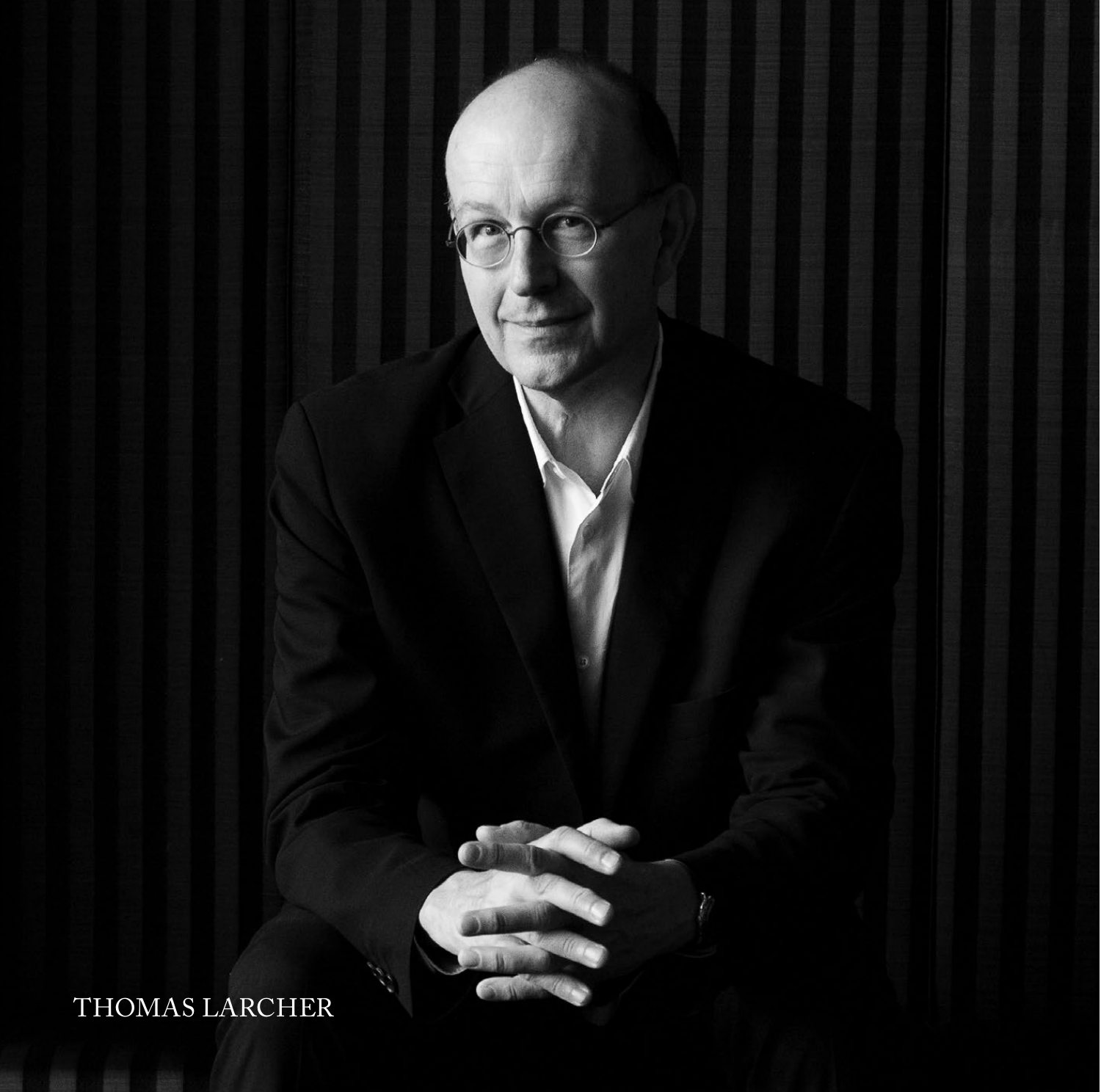## **THOMAS LARCHER** (b. 1963)

|   | Symphony No. 2, "Kenotaph" (2015-2016)        | 36:42 |
|---|-----------------------------------------------|-------|
| 1 | I. Allegro                                    | 11:09 |
| 2 | II. Adagio                                    | 9:29  |
| 3 | III. Scherzo, Molto allegro                   | 6:48  |
| 4 | IV. Introduzione, Molto allegro               | 9:16  |
|   | Die Nacht der Verlorenen (2008)               | 28:32 |
|   | for baritone and orchestra                    |       |
| 5 | Alles verloren                                | 6:43  |
| 6 | Für Ingmar Bergman, der von der Wand weiß     | 4:25  |
| 7 | Im Lot / Memorial                             | 9:11  |
| 8 | Die Nacht der Verlorenen / Das Ende der Liebe | 4:17  |
| 9 | So stürben wir, um ungetrennt zu sein         | 3:56  |

# ANDRÈ SCHUEN, baritone

*Andrè Schuen appears courtesy of Deutsche Grammophon GmbH*

### FINNISH RADIO SYMPHONY ORCHESTRA HANNU LINTU, conductor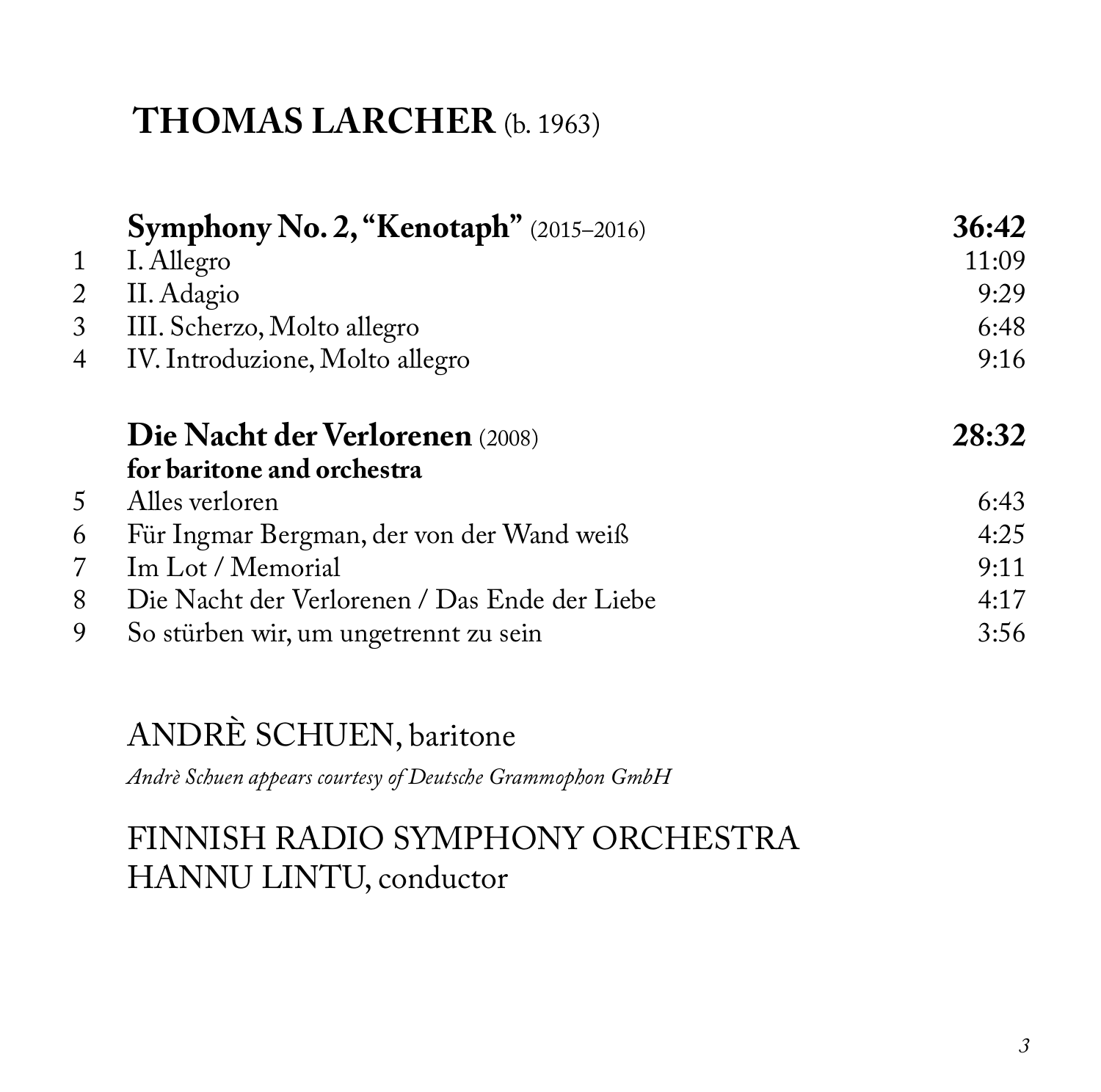#### **Thomas Larcher (b. 1963): Symphony No. 2,** *Kenotaph; Die Nacht der Verlorenen*

*»I want to explore the forms of our musical past under the light of the (musical and human) developments we have been part of during our lifetime. How can we find a musical language that speaks in our time? And how can the old forms speak to us? These are questions I often ask myself. This piece is about different forms of energy: bundled, scattered, smooth, kinetic or furious.«*

Thomas Larcher wrote this in reference to his Symphony No. 2, but these words apply just as well to his approach to music in general. Unlike many modernists after the Second World War, Larcher was unwilling to sever links with the past. Instead, his work engages with tradition as a fertile background, while still embodying the sound and consciousness of our time. Any familiar or traditional gestures often appear as if viewed through a dream or via a distorting mirror. Larcher uses a great variety of materials in his works, from pure triads and stylistic references to modern elements up to and including extended instrumental techniques, all tied together with a strong sense of dramaturgy, intense emotional expression and a feeling for musical narrative.

Larcher's early output, dating from the late 20th century, consists of piano works and chamber music. In the 2000s, he branched out into concertos, vocal works and orchestral music. His first published work for large orchestra, *Red and Green*, dates from 2010, and he has since written three symphonies. His first opera, *Das Jagdgewehr* (The Hunting Gun), based on a novella by Yasushi Inoue, was completed and premiered in 2018. As Larcher's palette and expressive means have expanded, so has his audience, and today he is one of Austria's best-known living composers. Another facet of his artistic profile is that he is an accomplished concert pianist, and he was also involved in founding and directing the Klangspuren and Musik im Riesen festivals.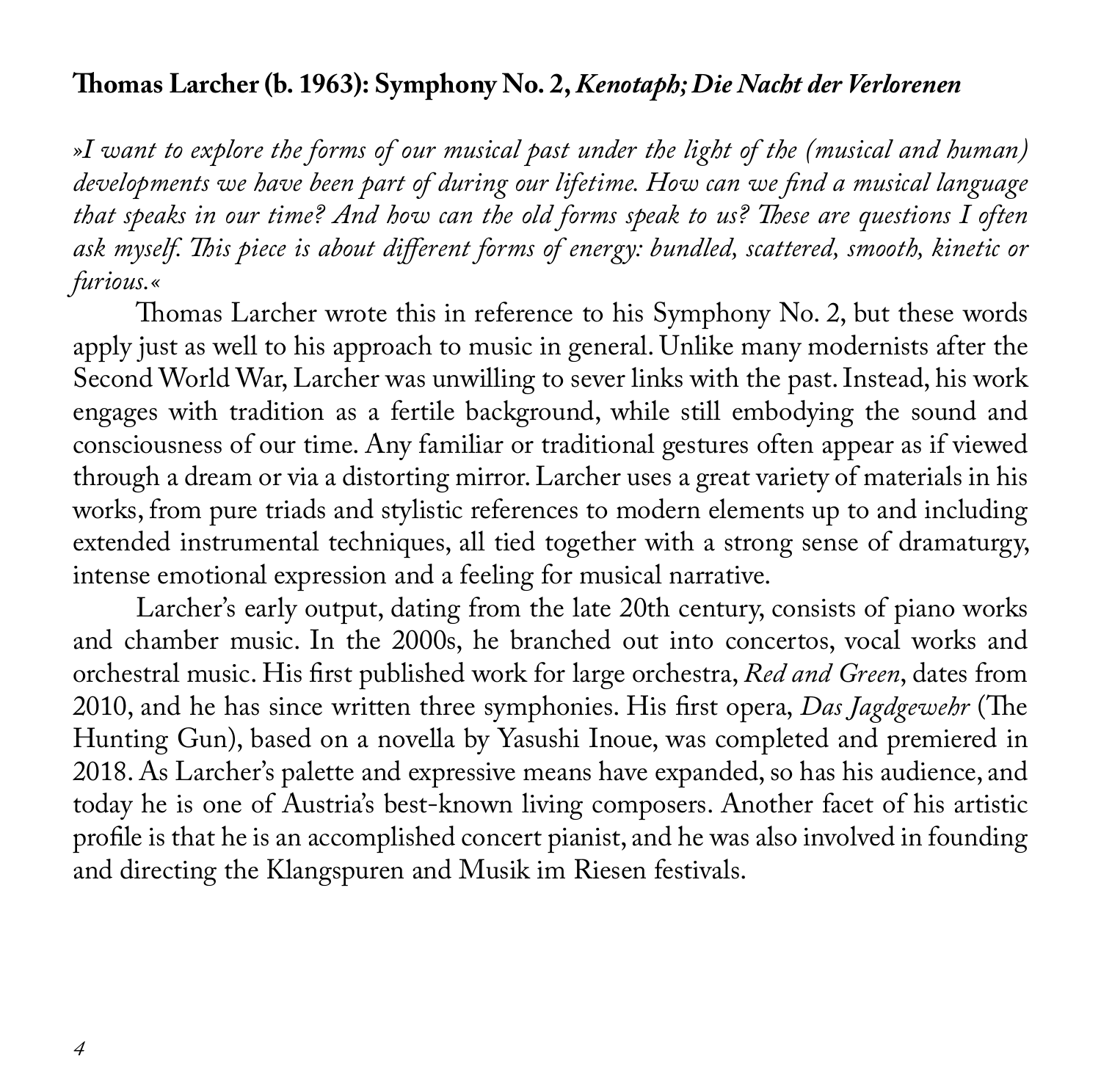Larcher's **Symphony No. 2,** subtitled *Kenotaph,* was written in 2015–2016 to a commission from the National Bank of Austria for its bicentenary. The premiere was given by the Vienna Philharmonic under Semyon Bychkov at the Musikverein in Vienna in June 2016. A cenotaph, from the Greek, is the term used for a monument which is in the shape of a tomb but which is empty, serving as a memorial for deceased persons buried elsewhere. Cenotaphs have traditionally been erected to honour those who died in combat and remained on the battlefield, but with Larcher's work the subtitle was motivated by the painful awareness of the thousands of refugees who have drowned in the Mediterranean. The work can also be understood as a more general meditation on human tragedy and an exploration of profound existential issues.

This symphony is unusual in the sense that it began life as a concerto for orchestra, evolving a symphony during composition. It retains concerto-like features in its expression and scoring, as with the occasional solo lines or the virtuoso flurries in the fast sections. And, of course, the orchestration is rich and crafted with precision.

Overall, the work falls into the traditional four-movement symphonic form. It has a weighty and mostly fast opening movement, a meditative slow movement, an incisive scherzo and an edgy finale preceded by a slow introduction. As is often the case with Larcher, the work incorporates fascinating ambiguity, abrupt mood shifts, edginess melting into lyricism and genuine pathos turning to irony. In the opening movement, for instance, a speedy, shiny and spiky texture may suddenly give way to a solemn chorale, a moment of tonal sentiment or a mysteriously undulating dreamscape. In the slow movement, by contrast, the opening chorale erupts into a violent culmination.

The third movement is a prickly scherzo that rather surprisingly concludes as a Mahlerian Ländler. The introduction of the finale features a stylistic reference all the way back to Bach before the fast section explodes with energetic fury. But there is more: in a final twist, the work turns inward and subsides into silence.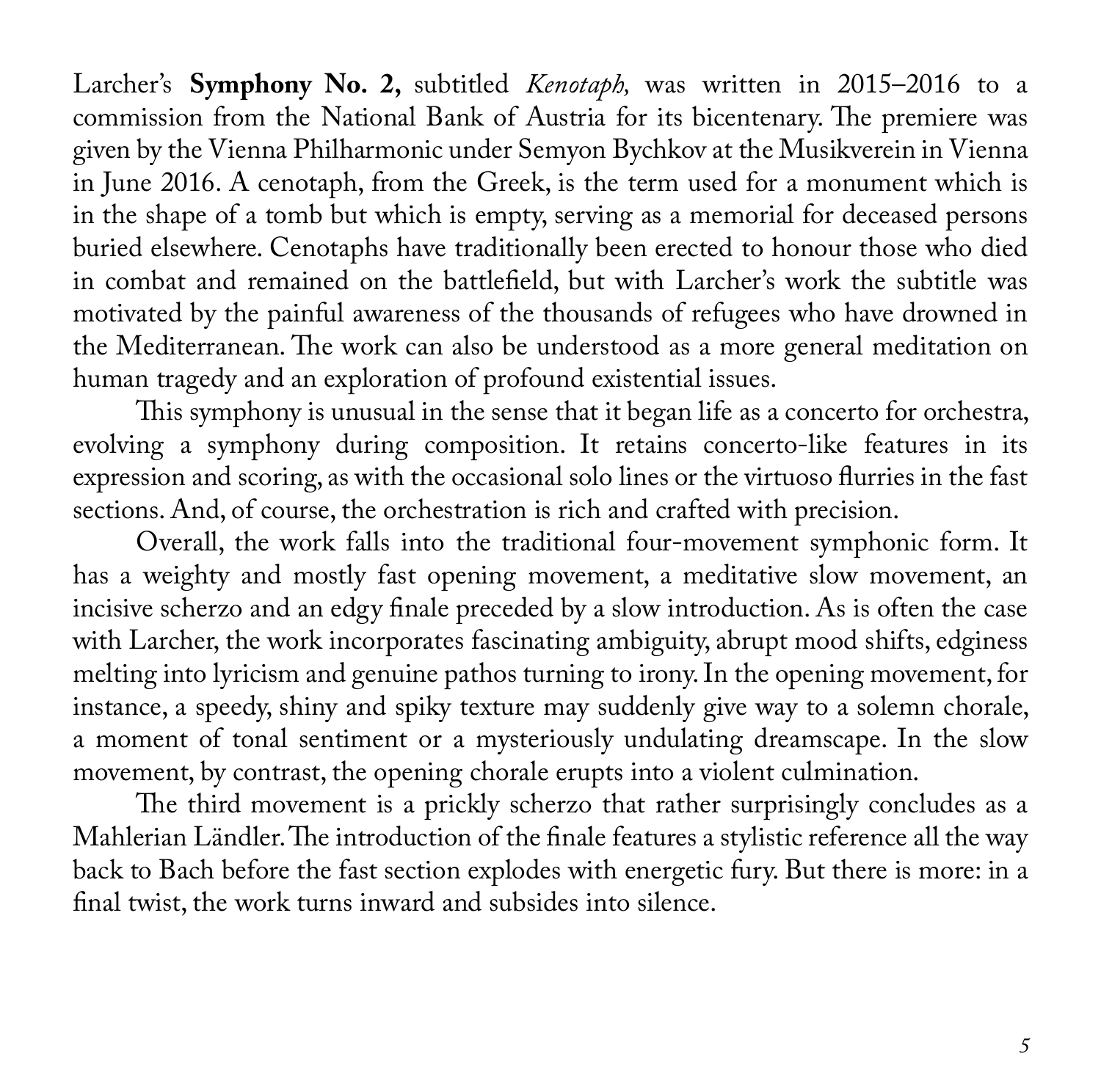Vocal works for a variety of ensembles form an important part of Larcher's output. His vocal writing has had an influence on his symphonic writing too, his Symphony No. 1, *Alle Tage* (2010–2015), being written for baritone and orchestra. For this work, Larcher chose to set poems by Austrian author Ingeborg Bachmann (1926–1973), whom he greatly admires. Prior to the Symphony, he had set poems by Bachmann in the song cycle *Die Nacht der Verlorenen* (2008) and in the choral work *Das Spiel ist aus* (2012).

The song cycle *Die Nacht der Verlorenen* (The Night of the Lost) for baritone and large ensemble sets fragments by Bachmann that were posthumously published in the collection *Ich weiß keine bessere Welt* (2000), although probably never intended for publication by the author. They are intimate yet merciless flashes of private thoughts and feelings where »there is hardly any separation between the ›poetic I‹ and the actual person,« as Larcher has noted.

The personal experiences of the ›actual person‹, Bachmann, lend a deep-felt and humanly compelling background to the texts. These poetic fragments date from the 1960s, a time when Bachmann had just left her difficult relationship with author Max Frisch. In a letter to composer Hans Werner Henze, for whom she wrote the librettos for two operas, she confessed that after the breakup she had attempted suicide and had to have an abortion. In her final years, Bachmann suffered from alcoholism and addiction to prescription drugs, and she died in her home in Rome from injuries sustained in a fire that she had caused.

Bachmann's dark texts inspired Larcher to write intense and compelling music that is entirely in tune with the mood of the poems. The work consists of five movements performed without a break (*attacca* or *quasi attacca*). The middle movement (»Im Lot / Memorial«) combines two text fragments. The first part opens with an introductory edgy virtuoso flurry, and the second is fast throughout, but overall the work is dominated by slow, meditative and often dreamlike and unreal moods, effectively underpinned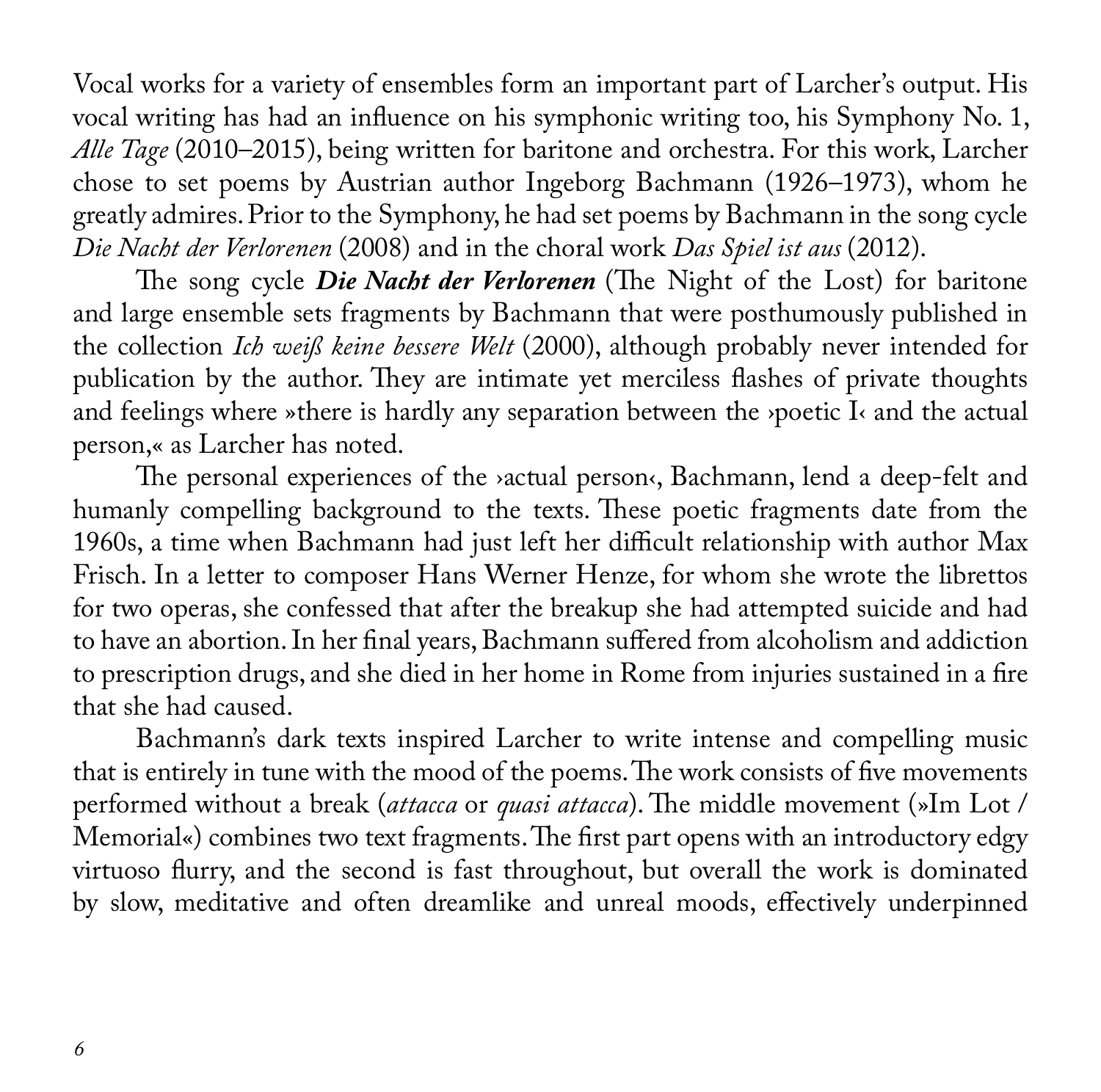by delicate and carefully designed scoring that conjures up a multitude of colours and shades.

The large ensemble that Larcher scores for here includes all the basic instruments of a conventional symphony orchestra and is large enough to emulate an orchestral sound. The instrumentation also includes accordion and prepared piano, which often appear in Larcher's orchestral writing. Larcher described the relationship between the voice and the ensemble thus:

*»It was my intention to use the voice not only to express but also, above all, to narrate – as a continuum that, with increasing prominence, runs through the entire piece. The comprehensibility of the text played an important role in the design of the vocal part and demanded a very active ensemble, so that the text events that are augmented in the voice become further amplified, or zoomed in on, bodily reinforced and rendered traceable. The ensemble is very dominant at first but over time increasingly yields space to the solo voice. The work ends in a grand withdrawal.«*

> **Kimmo Korhonen** (Translation: Jaakko Mäntyjärvi)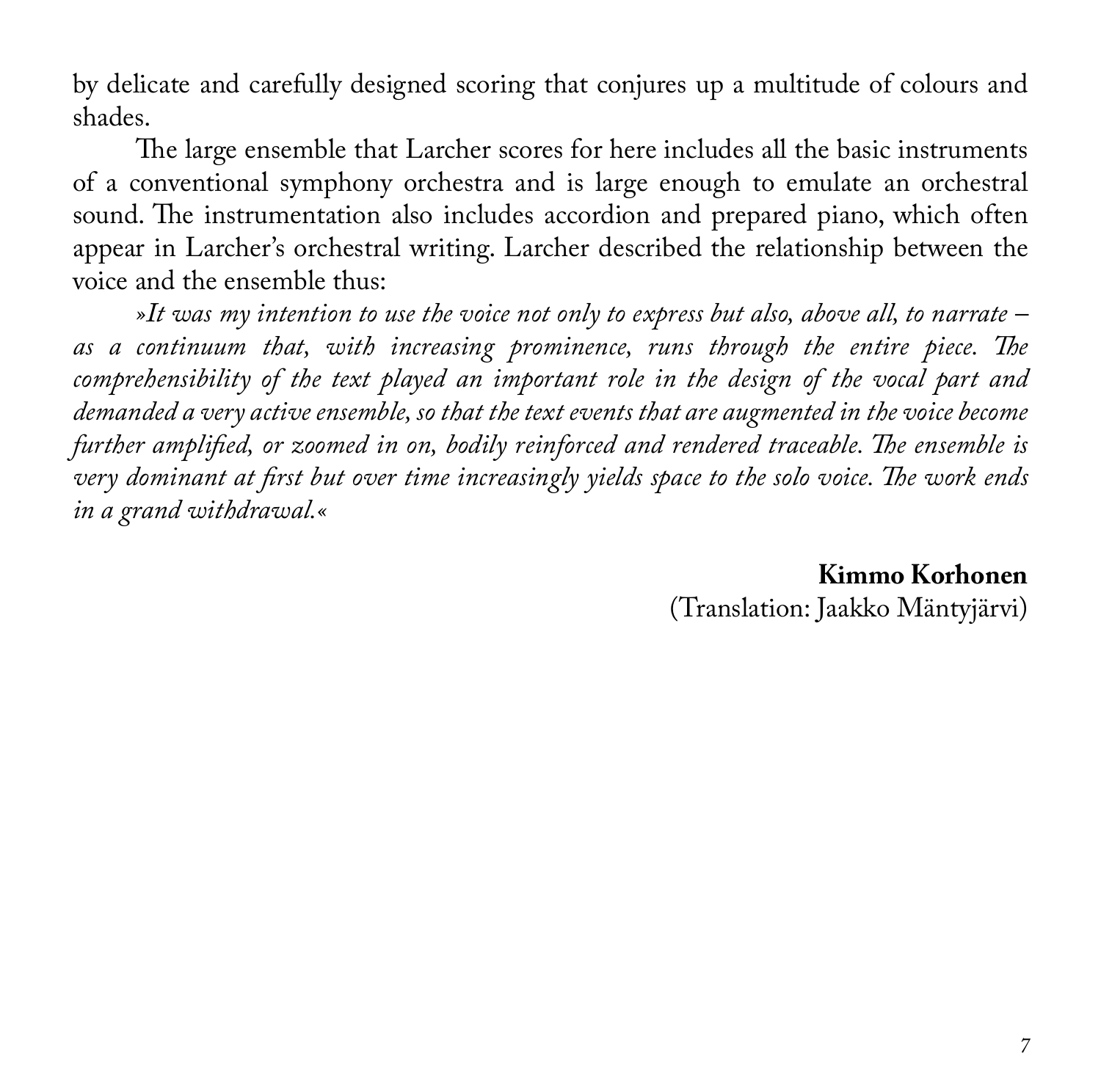#### **Thomas Larcher (geb. 1963): Symphonie Nr. 2** *Kenotaph • Die Nacht der Verlorenen*

*»Ich möchte die Formen unserer musikalischen Vergangenheit im Kontext unserer heutigen (musikalischen und menschlichen) Erfahrungen erkunden. Wie können wir eine zeitgemäße Tonsprache finden? Und wie können die alten Formen zu uns sprechen? Solche Fragen stelle ich mir oft. Dieses Stück handelt von den unterschiedlichen Formen von Energie: gebündelt, gestreut, ausgeglichen, kinetisch oder wütend.«* 

Thomas Larcher schrieb diese Worte zu seiner zweiten Symphonie, doch sie lassen sich ebenso gut auf seinen generellen musikalischen Ansatz anwenden. Anders als die Modernisten nach dem Zweiten Weltkrieg war er nicht bereit, die Verbindungen mit der Tradition zu kappen; Stattdessen liefert sie einen fruchtbaren Boden für seine schöpferische Arbeit. Doch seine Musik repräsentiert zugleich sehr stark den Klang und das Bewusstsein unserer Zeit, und wenn er auch oft vertraute und traditionelle Gesten verwendet, so können diese wie durch einen Traum oder einen Zerrspiegel betrachtet erscheinen. Larcher verwendet eine Vielzahl von Materialien für sein Werk, von reinen über moderne Elemente bis hin zu erweiterten Instrumentaltechniken, die allesamt durch einen starken Sinn für Dramaturgie, intensiven emotionalen Ausdruck und ein Gefühl für musikalische Novelle zusammengehalten werden.

Larchers frühes, noch im 20. Jahrhundert entstandenes Schaffen besteht aus Klavierwerken und Kammermusik. Nach dem Millennium erweiterte sich sein Schaffensspektrum auf Konzerte, Vokalwerke und Orchestermusik. Sein erstes Werk für großes Orchester, *Red and Green*, entstand 2010; seither hat er drei Symphonien geschrieben. Seine erste Oper, *Das Jagdgewehr*, nach einer Novelle von Yasushi Inoue wurde 2018 vollendet und uraufgeführt. So wie sich Larchers Palette und Ausdrucksmittel erweitert haben, so hat sich auch sein Publikum vergrößert. Heute gehört er zu den bekanntesten lebenden Komponisten Österreichs. Eine weitere Facette seines künstlerischen Profils bildet seine Tätigkeit als Pianist, für die er vielfach ausgezeichnet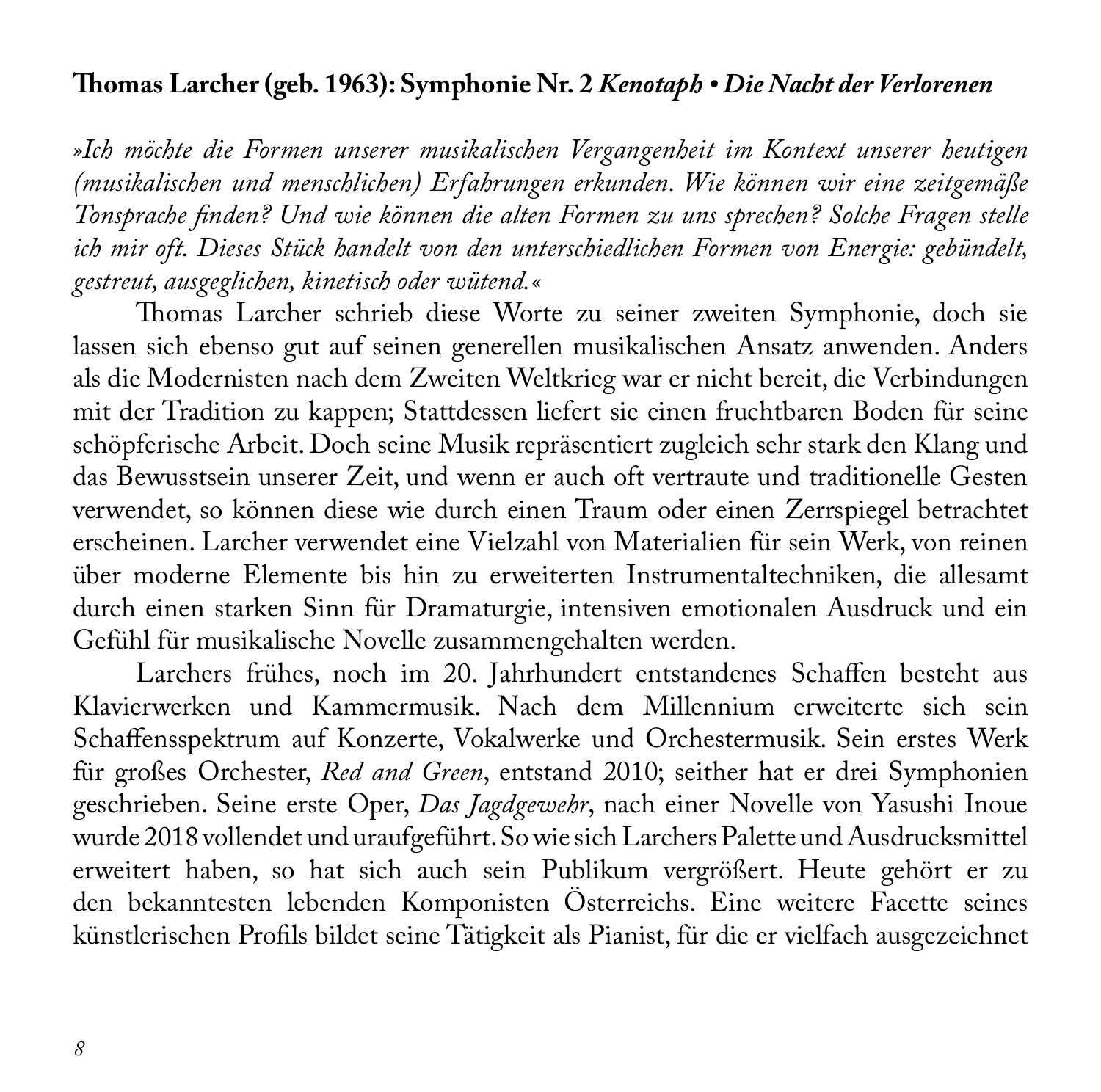wurde. Darüber hinaus gründete und leitete Larcher die Festivals *Klangspuren* und *Musik im Riesen*.

Larchers **Symphonie Nr. 2** mit dem Untertitel *Kenotaph* entstand 2015/16 als Auftragswerk der Österreichischen Nationalbank zu ihrem 200-jährigen Jubiläum. Die Uraufführung fand im Juni 2016 im Wiener Musikverein statt; es spielten die Wiener Philharmoniker unter Semyon Bychkov. Ein Kenotaph bezeichnet im Griechischen ein Monument in Gestalt eines Grabes, das aber leer ist und als Gedenkstätte für Tote dient, die an einem anderen Ort bestattet sind. Kenotaphe wurden üblicherweise zu Ehren von Menschen errichtet, die im Kampf fielen und auf dem Schlachtfeld blieben, doch in Larchers Werk war der Untertitel durch das schmerzliche Wissen um die Tausenden von Flüchtlingen motiviert, die im Mittelmeer ertrunken sind. Das Werk kann auch als eine allgemeinere Meditation über die menschliche Tragödie und die Erkundung tiefer existentieller Fragen verstanden werden.

Diese Symphonie ist insofern eine Besonderheit, als sie ursprünglich ein Konzert für Orchester werden sollte. Obwohl sie sich später in eine Symphonie verwandelte, zeigt sie in Ausdruck und Besetzung trotzdem konzerthafte Züge, beispielsweise in den gelegentlichen Sololinien oder dem virtuosen Gestöber der schnellen Abschnitte. Und natürlich ist die reiche Orchestration mit Präzision gestaltet.

Im Großen und Ganzen gliedert sich das Werk in die traditionelle Form einer viersätzigen Symphonie. Sie hat einen gewichtigen, zumeist schnellen Kopfsatz, einen meditativen langsamen Satz, ein prägnantes Scherzo und ein scharfkantiges Finale, dem eine langsame Introduktion vorangestellt ist. Wie so oft bei Larcher, enthält das Werk eine faszinierende Vieldeutigkeit, abrupte Stimmungswechsel, Nervosität, die sich in Gesanglichkeit auflöst und echtes Pathos, das in Ironie umschlägt. Im Kopfsatz beispielsweise kann eine schnelle, funkelnde und stachlige Textur plötzlich einem feierlichen Choral weichen, einem Moment klanglichen Sentiments oder einer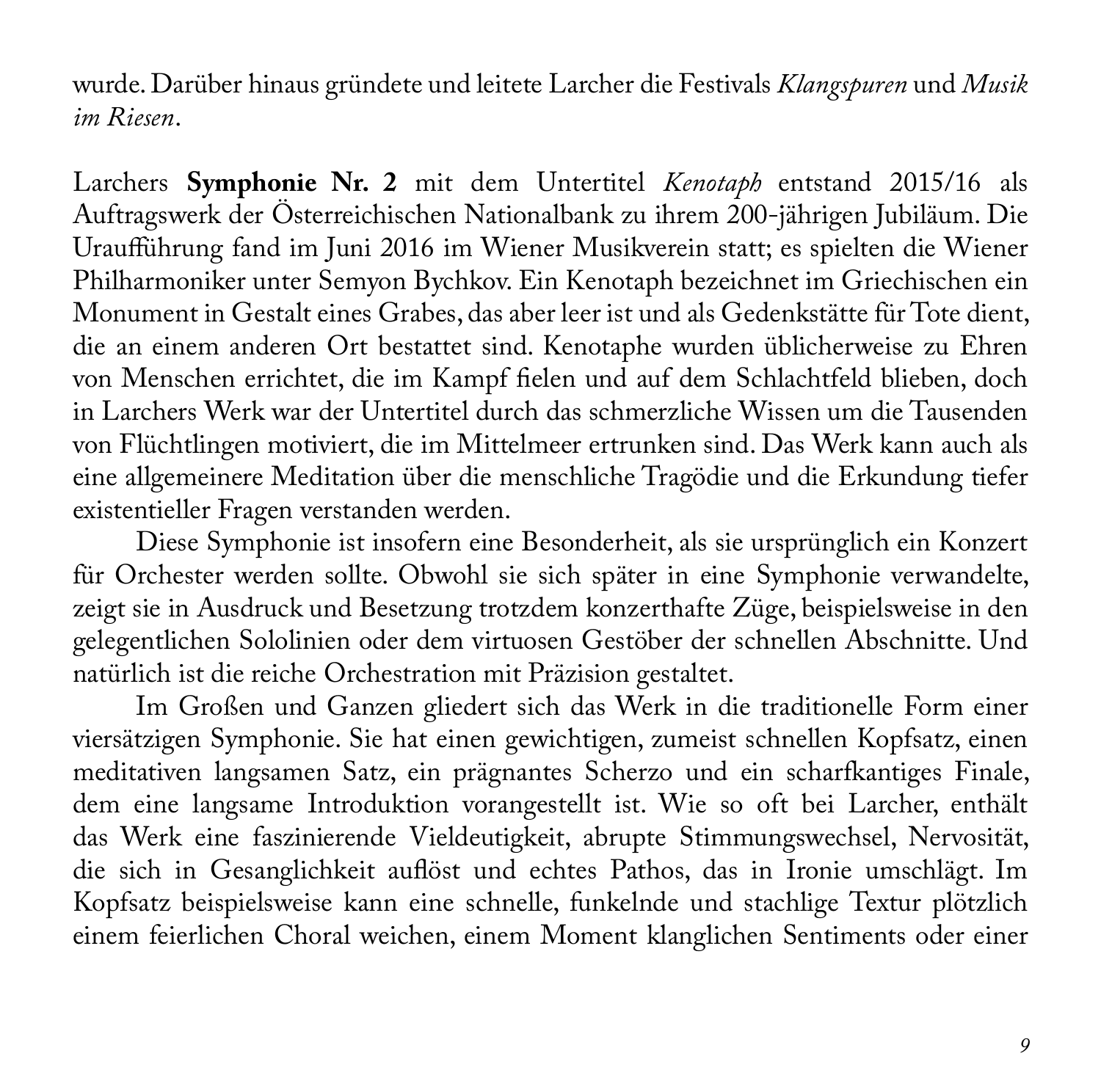geheimnisvoll wogenden Traumlandschaft. Im langsamen Satz hingegen bricht der einleitende Choral in eine heftige Kulmination aus.

Der dritte Satz ist ein stächeliges Scherzo, das recht überraschend als Mahler'scher Ländler endet. Die Einleitung des Finales beginnt mit stilistischen Referenzen bis zurück zu Bach, bevor der schnelle Teil mit wütender Energie explodiert. Und in einer letzten Drehung schließlich wendet sich das Werk nach innen und verklingt in Stille.

In Larchers Schaffen nehmen Vokalwerke für verschiedene Ensembles einen wichtigen Platz ein. Sein Vokalsatz beeinflusste auch seine symphonische Schreibweise, insbesondere seine Symphonie Nr. 1 *Alle Tage* (2010–2015) für Bariton und Orchester. In diesem Werk vertonte Larcher Gedichte der österreichischen Autorin Ingeborg Bachmann (1926–1973), die er sehr bewundert. Vor der Symphonie hatte er bereits Bachmann-Gedichte in dem Liederzyklus *Die Nacht der Verlorenen* (2008) und in dem Chorwerk *Das Spiel ist aus* (2012) vertont.

In dem Liederzyklus *Die Nacht der Verlorenen* für Bariton und großes Ensemble hat Larcher Fragmente vertont, die in dem posthum veröffentlichten Band *Ich weiß keine bessere Welt* (2000) erschienen sind, wenngleich sie von Ingeborg Bachmann möglicherweise nie zur Publikation gedacht waren. Es sind intime und erbarmungslose Gedankenblitze, in denen »die Trennung von ›dichterischem Ich‹ und der eigenen Person ... kaum mehr gegeben« ist, wie Larcher bemerkt.

Die persönlichen Erfahrungen der »tatsächlichen Person« Bachmann liefern einen tief empfundenen, menschlich berührenden Hintergrund zu den Texten. Die poetischen Fragmente entstanden in den 1960er-Jahren als die Künstlerin soeben ihre schwierige Beziehung mit dem Schriftsteller Max Frisch beendet hatte. In einem Brief an den Komponisten Hans Werner Henze, für den sie die Libretti zu zwei Opern schrieb, bekannte sie, dass sie nach der Trennung versucht hatte, sich das Leben zu nehmen, und überdies zu einer Abtreibung gezwungen war. In ihren letzten Jahren litt Ingeborg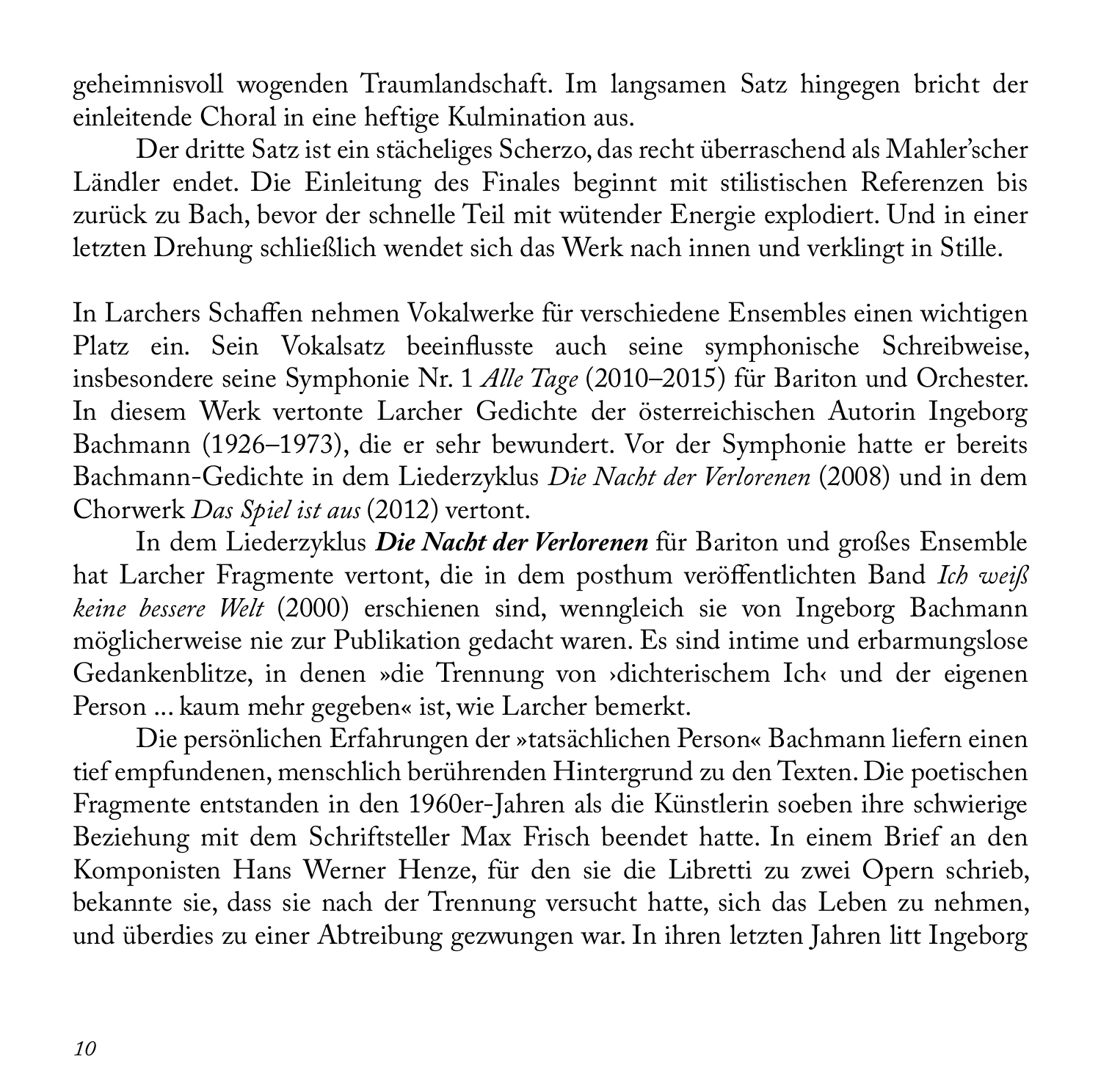Bachmann unter Alkoholismus und Medikamentenabhängigkeit; sie starb in ihrer Wohnung in Rom an den Verletzungen, die sie durch einen selbst verursachten Brand erlitten hatte.

Bachmanns düstere Texte inspirierten Larcher zu einer intensiven, fesselnden Musik, die ganz und gar mit der Atmosphäre der Gedichte übereinstimmt. Das Werk besteht aus fünf Sätzen, die *attacca* oder *quasi attacca,* also ohne Pausen zwischen den Sätzen aufgeführt werden. Der Mittelsatz (»Im Lot / Memorial«) verbindet zwei Textfragmente. Der erste Teil beginnt mit einem kantigen, virtuosen Ausbruch, und auch der zweite ist durchwegs schnell. Insgesamt wird das Werk jedoch von langsamen, meditativen, oft traumartigen und unwirklichen Stimmungen beherrscht, die wirkungsvoll von einer delikaten, sorgsam gestalteten Instrumentierung unterstützt werden, die eine Vielzahl an Farben und Nuancen beschwört.

Das Ensemble, das Larcher hier einsetzt, enthält alle Grundinstrumente des konventionellen Symphonieorchesters und ist groß genug, um den Klang des Orchesters zu evozieren. Verlangt werden außerdem Akkordeon und (präpariertes) Klavier, die in Larchers Orchestermusik häufig vorkommen. Das Verhältnis zwischen der Stimme und dem Ensemble beschreibt Larcher wie folgt:

*»Es war meine Intention, die Gesangsstimme als expressive, aber vor allem erzählende Stimme zu verwenden, gewissermaßen als Kontinuum, das sich als eine immer wieder erkennbare Ebene durch das ganze Stück zieht. Auch die Textverständlichkeit spielte eine große Rolle im Entwurf dieses Parts. Dazu tritt ein sehr aktives Ensemble, das die textlichen Ereignisse, die von der Stimme aufgeworfen werden, noch einmal vergrößert, gewissermaßen heranzoomt, körperlich verstärkt und spürbar werden lässt. Das vor allem am Anfang sehr dominante Ensemble gibt im Lauf der Zeit der Solostimme mehr und mehr Raum. Das Werk endet in großer Zurückgezogenheit.«*

> **Kimmo Korhonen** (Übersetzung: Cris Posslac)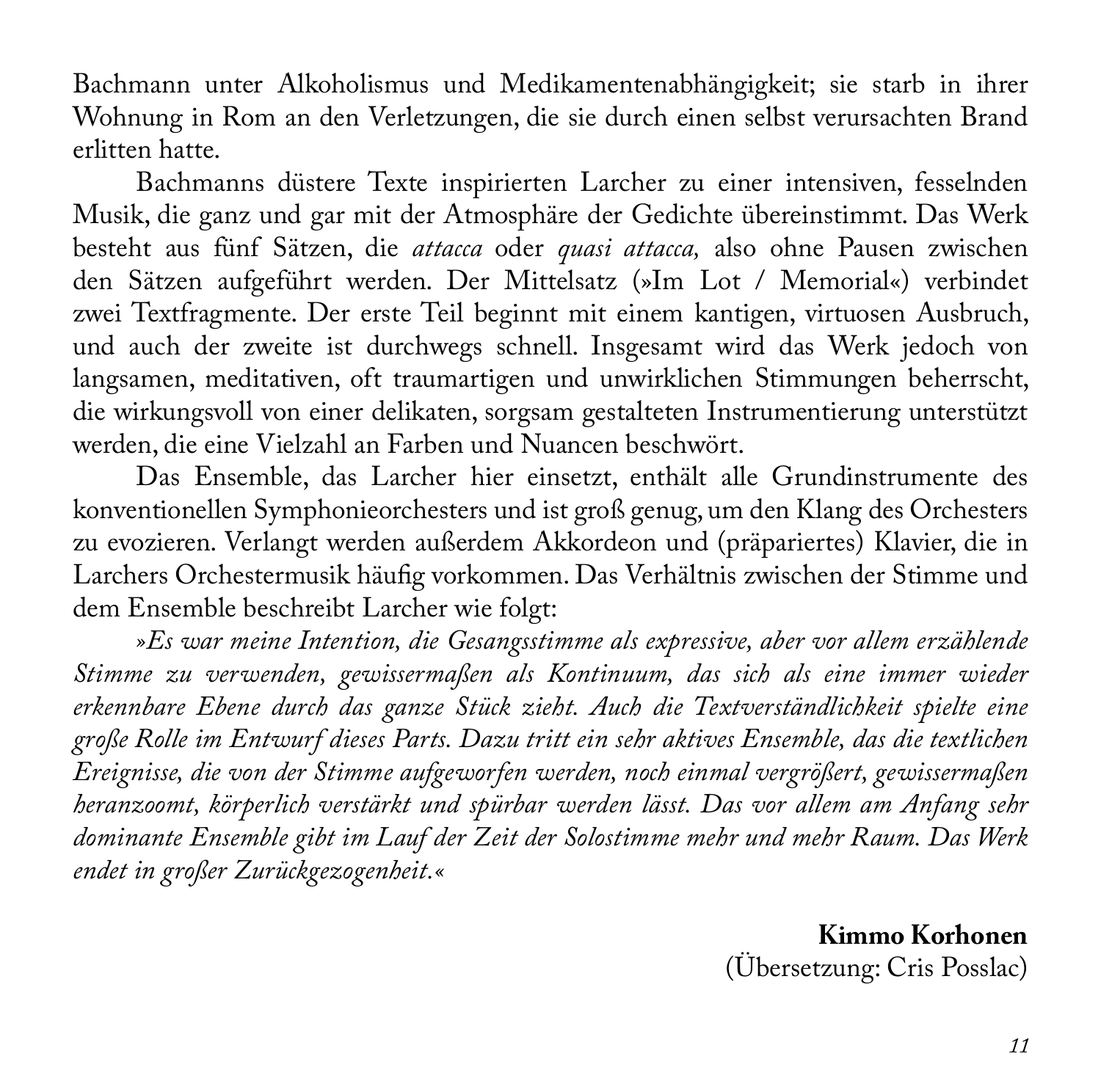#### **Thomas Larcher (s. 1963): Sinfonia nro 2,** *Kenotaph; Die Nacht der Verlorenen*

*»Haluan tutkia musiikillisen menneisyytemme muotoja kokemamme nykyisen (musiikillisen ja inhimillisen) kehityksen valossa. Kuinka voimme löytää ajanmukaisen sävelkielen? Ja kuinka vanhat muodot voivat puhutella meitä? Tällaisia kysymyksiä asetan usein itselleni.«*

Näin on Thomas Larcher todennut toisen sinfoniansa yhteydessä, mutta sanat sopivat yleisemminkin kuvaamaan hänen musiikillisia lähtökohtiaan. Hän ei ole halunnut joidenkin toisen maailmansodan jälkeisten modernistien tavoin katkaista yhteyksiään traditioon vaan antaa sen olla hedelmällisenä taustana omalle luomistyölleen. Samalla hänen musiikissaan kuuluu myös oman aikamme ääni ja tietoisuus, ja vaikka hänen teoksissaan kuulee usein tutunoloisia ja perinteisiä eleitä, ne voivat saada unenomaisesti värittyneen tai epätodellisen, kuin vääristävän peilin kautta heijastuneen ilmeen. Larcher soveltaa teoksissaan mitä moninaisimpia materiaaleja, jotka ulottuvat puhtaista kolmisoinnuista ja sovelletuista tyyliviittauksista moderneihin aineksiin aina ns. laajennettuja esitystekniikkoja myöten. Kaiken sitoo yhteen vahva dramaturgian taju, latautunut tunneilmaisu ja tuntu musiikillisesta kerronnasta.

Larcherin varhaisempi, 1900-luvun puolella syntynyt tuotanto koostuu pianoteoksista ja kamarimusiikista, mutta 2000-luvun puolella teoslajit ovat laajentuneet konserttoihin, vokaaliteoksiin ja orkesterimusiikkiin. Ensimmäisen varsinaisen suuren orkesterin teoksensa hän sävelsi 2010 *(Red and Green),* ja hän on sittemmin säveltänyt kolme sinfoniaa. Vuonna 2018 valmistui ja kantaesitettiin hänen ensimmäinen oopperansa, Yasushi Inouen kertomukseen perustuva *Das Jagdgewehr* (Metsästyskivääri). Keinojen ja ilmaisumuotojen laajentuessa on laajentunut myös Larcherin yleisö, ja hän kuuluu nykyisin Itävallan säveltäjistä tunnetuimpiin. Hänen taiteilijakuvaansa täydentää esiintyminen taitavana pianistina, ja hän on ollut myös perustamassa ja johtanut Klangspuren- ja Musik im Riesen –festivaaleja.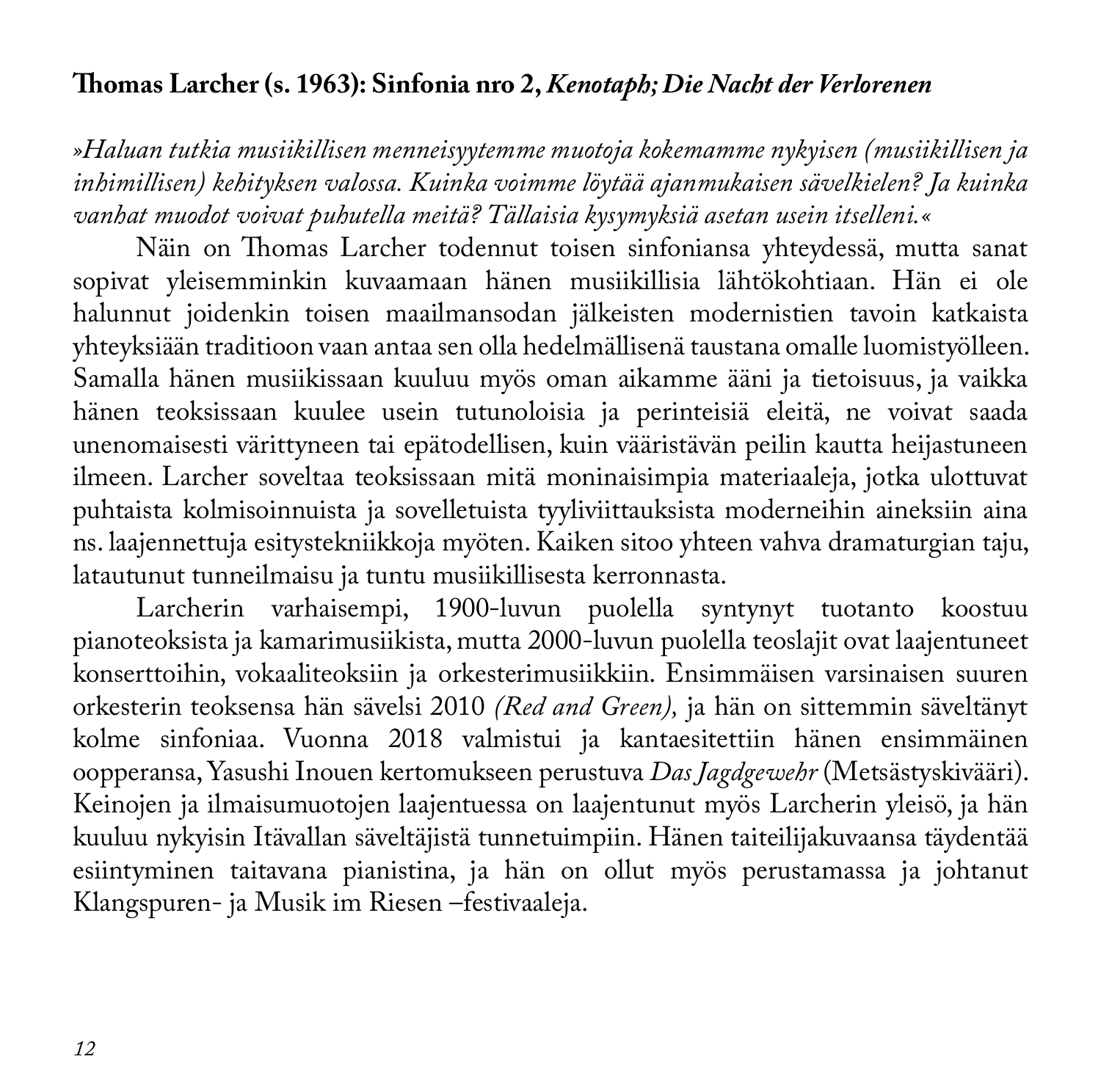Larcherin **toinen sinfonia**, lisänimeltään *Kenotaph,* on sävelletty vuosina 2015–16 Itävallan kansallispankin tilauksesta sen 200-vuotisjuhliin. Kantaesityksen kesäkuussa 2016 Wienin Musikvereinissa soitti Wienin filharmonikot Semjon Bytškovin johdolla. Lisänimi *Kenotaph* (suom. kenotafi) juontuu kreikan kielestä *(kenos* = tyhjä, *taphos* = hauta) ja viittaa tyhjään, muualle haudattujen muistoksi rakennettuun hautamonumenttiin. Kenotafeja on usein pystytetty sodissa kuolleiden ja rintamille jääneiden muistoksi, mutta Larcherin sinfoniassa otsikon takana on ollut tuskallinen tietoisuus Välimereen hukkuneiden tuhansien pakolaisten kohtalosta. Teoksen voi kuitenkin kokea yleisemmässäkin inhimillisiin tragedioihin viittaavassa merkityksessä; tässä musiikissa liikutaan olemassaolon syvien peruskysymysten äärellä.

Omaa erityistä luonnettaan Larcherin toinen sinfonia saa myös siitä, että se aloitti syntyprosessinsa orkesterikonserttona. Vaikka se sitten muokkautui sinfoniaksi, sen ilmaisussa ja orkestraalisessa ajattelussa on konserttomaisia piirteitä, esimerkiksi paikoittaisissa solistisissa repliikeissä tai nopeiden jaksojen oikukkaissa ja taiturillisesti viuhuvissa kuvioissa, ja ylipäätään orkestraatio on rikasta ja viimeistellyn tarkkasävyistä.

Teos rakentuu suurmuodoltaan sinfonioiden perinteiseksi kokonaisuudeksi. Siinä on painokas ja pääosin nopealiikkeinen avausosa, syvämietteinen hidas osa, terävästi pureutuva scherzo ja hitaalla johdantovaiheella alkava iskevän terävä finaali. Teoksessa on Larcherille ominaista kiehtovaa moniselitteisyyttä, tunnelmien äkillisiä leikkauksia, iskevyyden kääntymistä lyyrisyydeksi ja aidon paatoksen kääntymistä ironiaksi. Esimerkiksi avausosassa teräväsärmäisesti kiitävä ja kuvioiva tekstuuri voi taittua koraalimaiseksi hartaudeksi, hetken tonaaliseksi tunteikkuudeksi tai salaperäisesti häilähteleväksi unimaisemaksi. Koraalimaisin sävyin alkavassa hitaassa osassa puolestaan sisäistynyt pohdiskelu repeää väkivaltaiseksi nousuksi.

Kolmas osa on teräväsärmäinen scherzo, joka saa yllättävän päätöksen mahleriaanisen Ländlerin muodossa. Päätösosan johdannossa tyyliviittaus ulottuu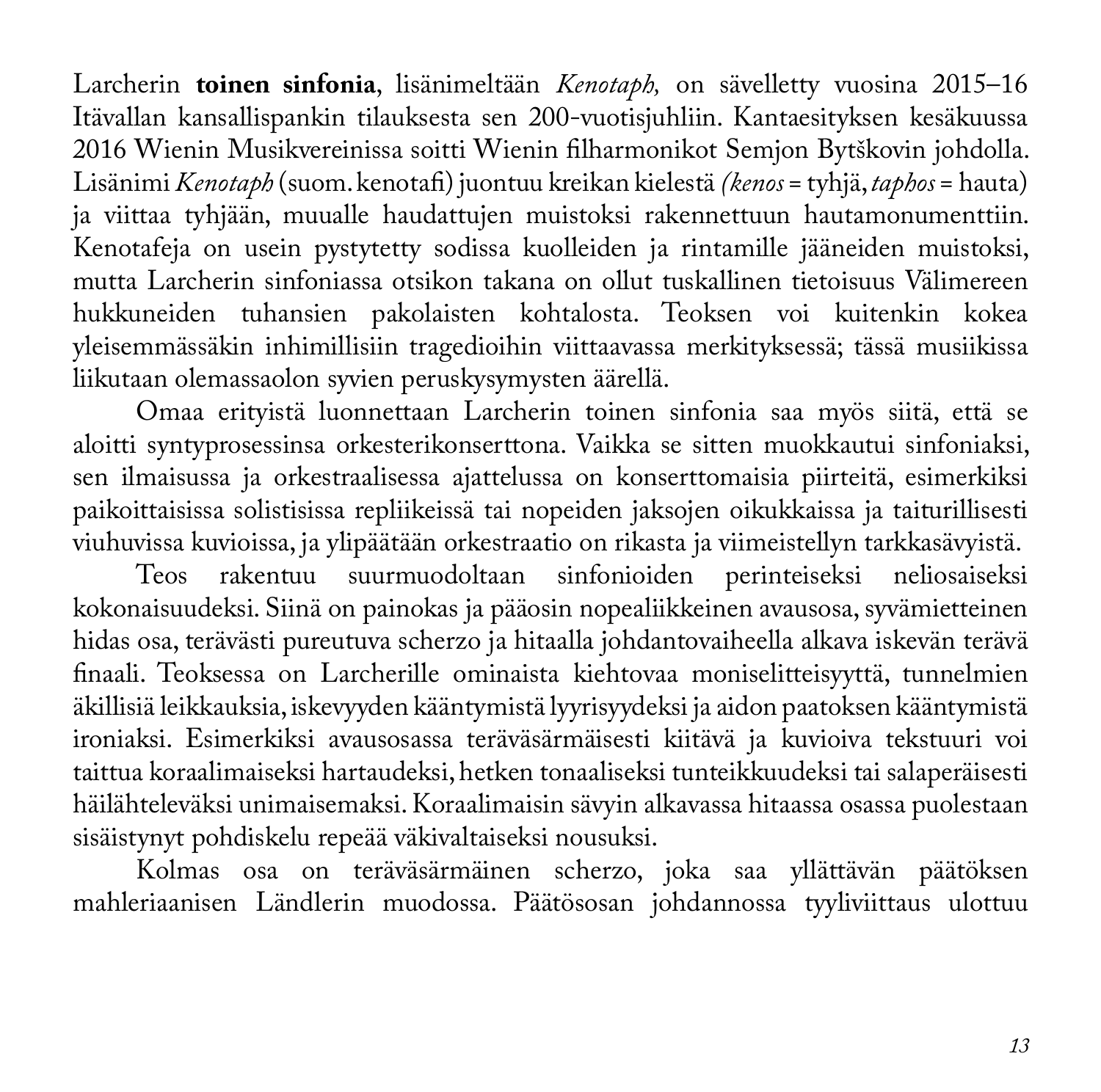aina Bachiin saakka, ennen kuin musiikki puhkeaa viiltävän rajuksi motorisuudeksi. Vielä finaalin loppuunkin Larcher on varannut uudenlaisen sisäistyneen, hiljaisuuteen hiipuvan käänteen.

Erilaisille kokoonpanoille kirjoitetuilla lauluteoksilla on tärkeä asema Larcherin tuotannossa. Vokaalinen ilmaisu on ulottanut vaikutuksensa myös hänen sinfoniseen tuotantoonsa, sillä hänen ensimmäinen sinfoniansa *Alle Tage* (2010–15) on sävelletty baritonille ja orkesterille. Sen tekstinä Larcher käytti ihailemansa itävaltalaisen kirjailijan Ingeborg Bachmannin (1926–1973) runoja, ja jo ennen sitä hän oli käyttänyt tämän tekstejä lähtökohtana laulusarjassa *Die Nacht der Verlorenen* (2008) ja kuoroteoksessa *Das Spiel ist aus* (2012).

Baritonille ja suurelle yhtyeelle sävellettyyn laulusarjaan *Die Nacht der Verlorenen* (Kadotettujen yö) valikoituneet runot ovat Bachmannin jälkeenjääneitä tekstifragmentteja, jotka ilmestyivät vuonna 2000 kokoelmassa *Ich weiß keine bessere Welt* ja joita hän ei luultavasti edes ajatellut julkaistaviksi. Ne ovat yksityisten ajatusten ja tunteiden intiimejä mutta samalla armottomia välähdyksiä, joissa »ei juuri lainkaan toteudu ›poeettisen minän‹ ja sen takana olevan todellisen henkilön erottelu« niin kuin Larcher on todennut.

Runojen taustalla olevan todellisen henkilön Bachmannin henkilökohtaiset kokemukset luovat tekstille syvän omakohtaisen ja inhimillisesti koskettavan taustan. Runofragmentit ovat valmistuneet 1960-luvulla, aikana jolloin Bachmann oli juuri eronnut vaikeasta suhteestaan kirjailija Max Frischin kanssa. Kirjeessä säveltäjä Hans Werner Henzelle, jonka kahteen oopperaan hän teki libretot, hän tunnusti yrittäneensä eron jälkeen itsemurhaa ja joutuneensa tekemään abortin. Myöhemmät vuotensa Bachmann kärsi alkoholismista ja vaikeasta lääkeriippuvuudesta ja kuoli kotonaan Roomassa itse aiheuttamansa tulipalon tuottamiin vammoihin.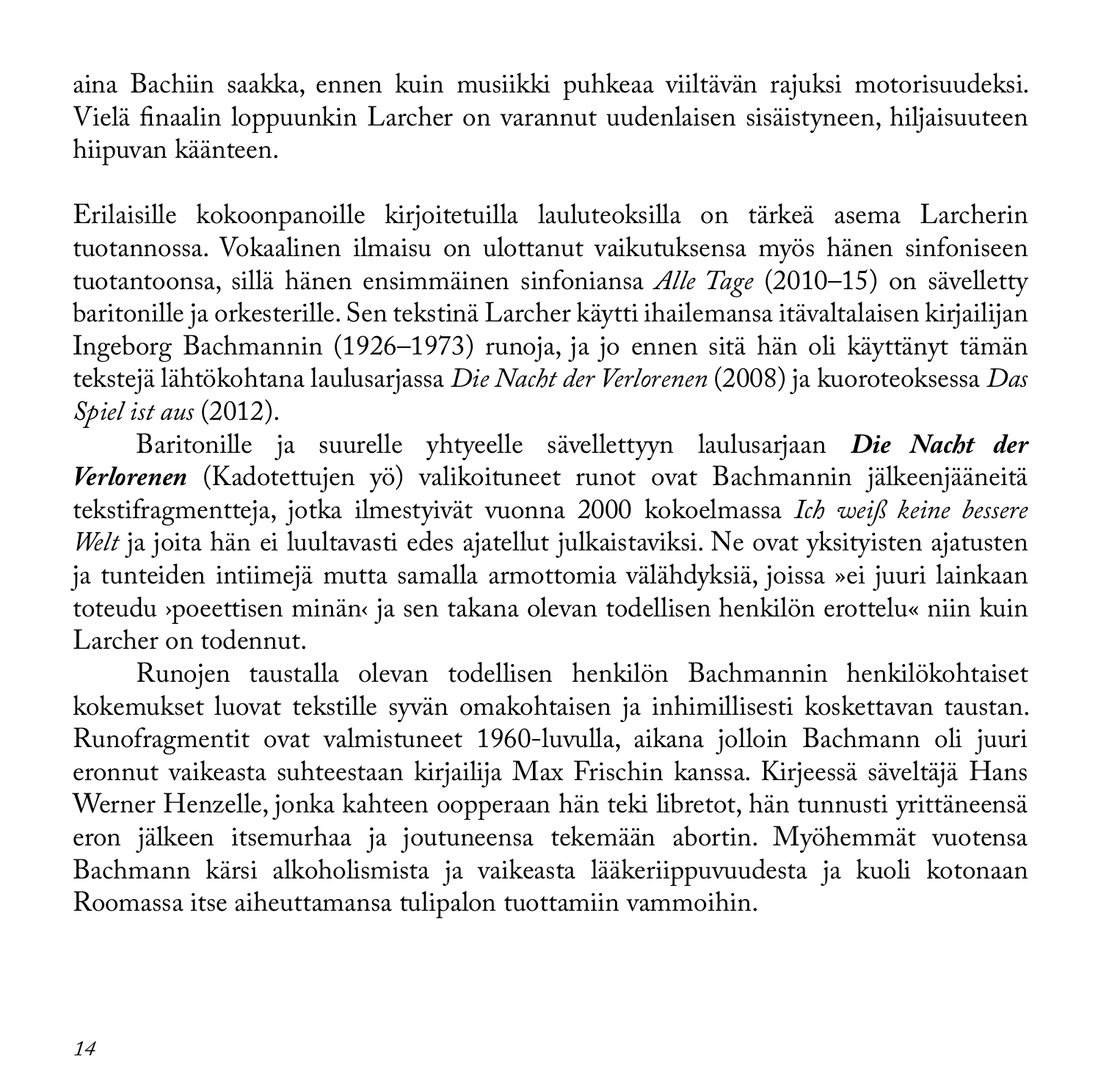Bachmannin synkkäsävyiset tekstit ovat saaneet Larcherin säveltämään intensiivisen koskettavaa ja syvälle runojen maailmaan uppoutuvaa musiikkia. Teoksessa on viisi osaa, jotka on kytketty tauoitta toisiinsa (»attacca« tai »quasi attacca«) ja joista keskimmäisessä *(Im Lot/Memorial) on* yhdistetty kaksi runotekstiä. Avauslaulu käynnistyy vauhdikkaan virtuoosisesti viuhuvalla, teräväsärmäisellä johdannolla, ja toinen osa on kauttaaltaan nopea, mutta muutoin teosta hallitsevat hidasliikkeiset, mietiskelevät ja usein myös epätodellisen unenomaiset tunnelmat, joita taitava ja tarkasti harkittu soitinnus eri tavoin värittyneine sointimaailmoineen tehokkaasti syventää.

Larcherin käyttämä suuri yhtye käsittää kaikki tavanomaisen sinfoniaorkesterin perussoittimet ja kykenee myös orkestraalisuutta lähestyvään ilmaisuun. Mukana ovat muiden muassa Larcherin orkesteriteoksissa usein esiintyvät harmonikka ja preparoitu piano. Larcher on kuvaillut lauluäänen ja yhtyeen suhdetta:

*»Tarkoituksenani oli käyttää ihmisääntä ilmaisuun mutta ennen kaikkea myös kerrontaan eräänlaisena jatkumona, joka jatkuvasti, yhä ilmeisemmin, työntyy läpi koko teoksen. Tekstin ymmärrettävyys näytteli tärkeää roolia lauluosuuden suunnittelussa ja vaati hyvin aktiivista yhtyettä, niin että tekstin tapahtumat, joita laululla laajennetaan, tulevat entisestään vahvistetuiksi, jopa zoomauksen kohteeksi, kehollisesti vahvistetuiksi ja havaittaviksi. Yhtye, joka on aluksi hyvin hallitseva, antaa vähitellen yhä enemmän tilaa sooloäänelle. Teos päättyy suureen vetäytymiseen.«*

#### **Kimmo Korhonen**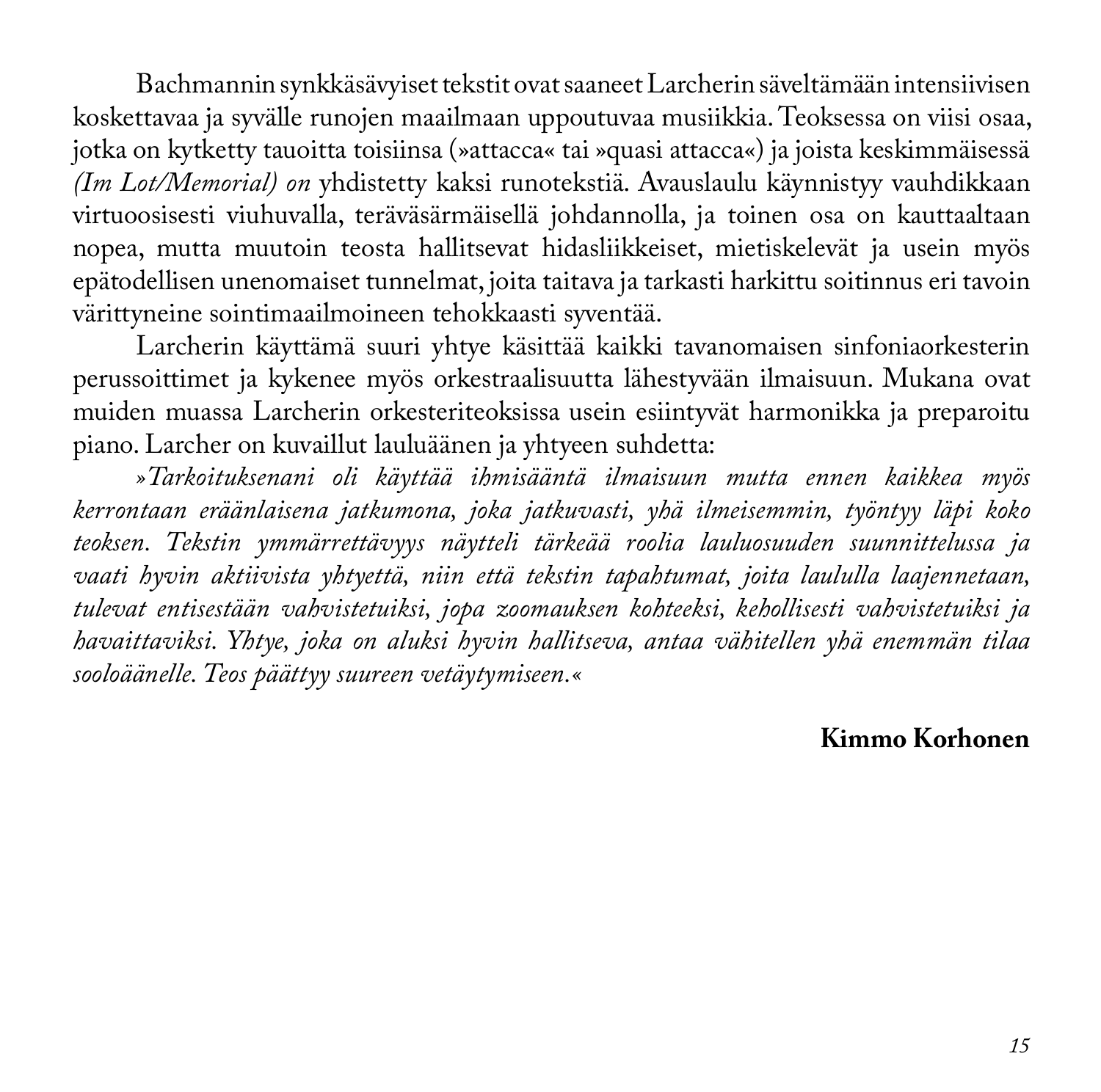ANDRÈ SCHUEN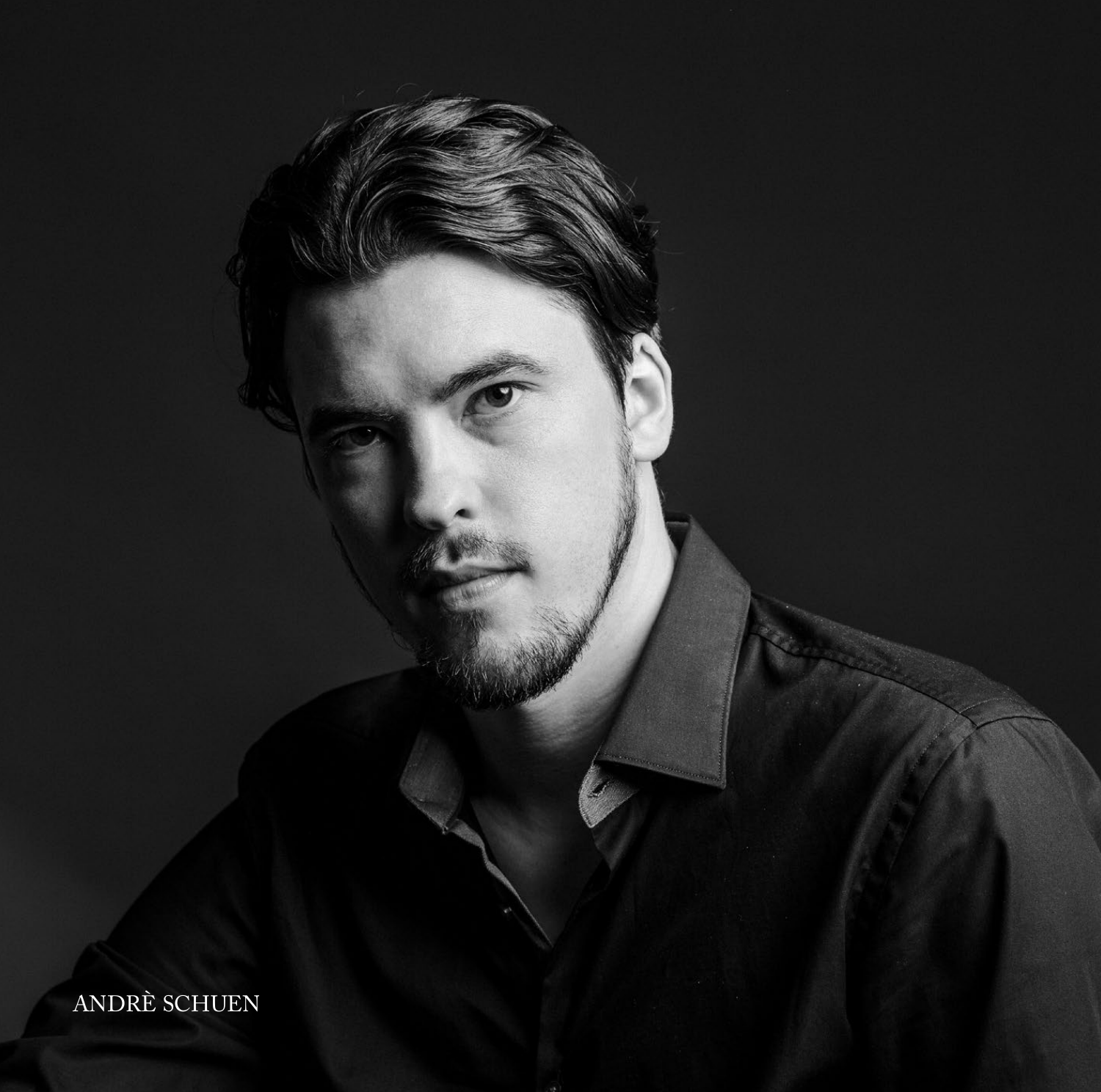#### **Die Nacht der Verlorenen**

#### 5

#### **Alles verloren**

Alles verloren, die Gedichte zuerst dann den Schlaf, dann den Tag dazu dann das alles dazu, was am Tag war und was in der Nacht. Dann als nichts mehr, noch verloren, weiterverloren bis weniger als nichts und ich nicht mehr und schon gar nichts war, […]

Für den Erstummten die Wüstenei mit dem verständlichen Gespinnst das sanft seinen Wahnsinn einpuppt bis er liebevoll die Sterne und das gläserne Hotel malt,

#### 6

#### **Für Ingmar Bergman, der von der Wand weiß**

Ich hab die Wahrheit gesehen, von einer Riesenklapper schlange umhalst und verschlungen von einer Riesenschlange die in ihrem Bauch sie aufbläht und langsam vergehen verenden läßt, sie verzehrt.

#### **Everything is lost**

Everything is lost, the poems first, then sleep, then after that the day, then everything else, what belonged to day and what belonged to night, then when nothing more could be lost, more was lost, and then more, until there was less than nothing, not even myself, and there really was nothing more, […]

For the silenced there is the desolation with its perceivable web that softly spins its madness until it creates its glass hotel.

#### **For Ingmar Bergman, Who Knows About The Wall**

I have seen the truth throttled by a giant rattlesnake, swallowed by a giant snake which swells it in its belly and slowly lets it expire, and be consumed.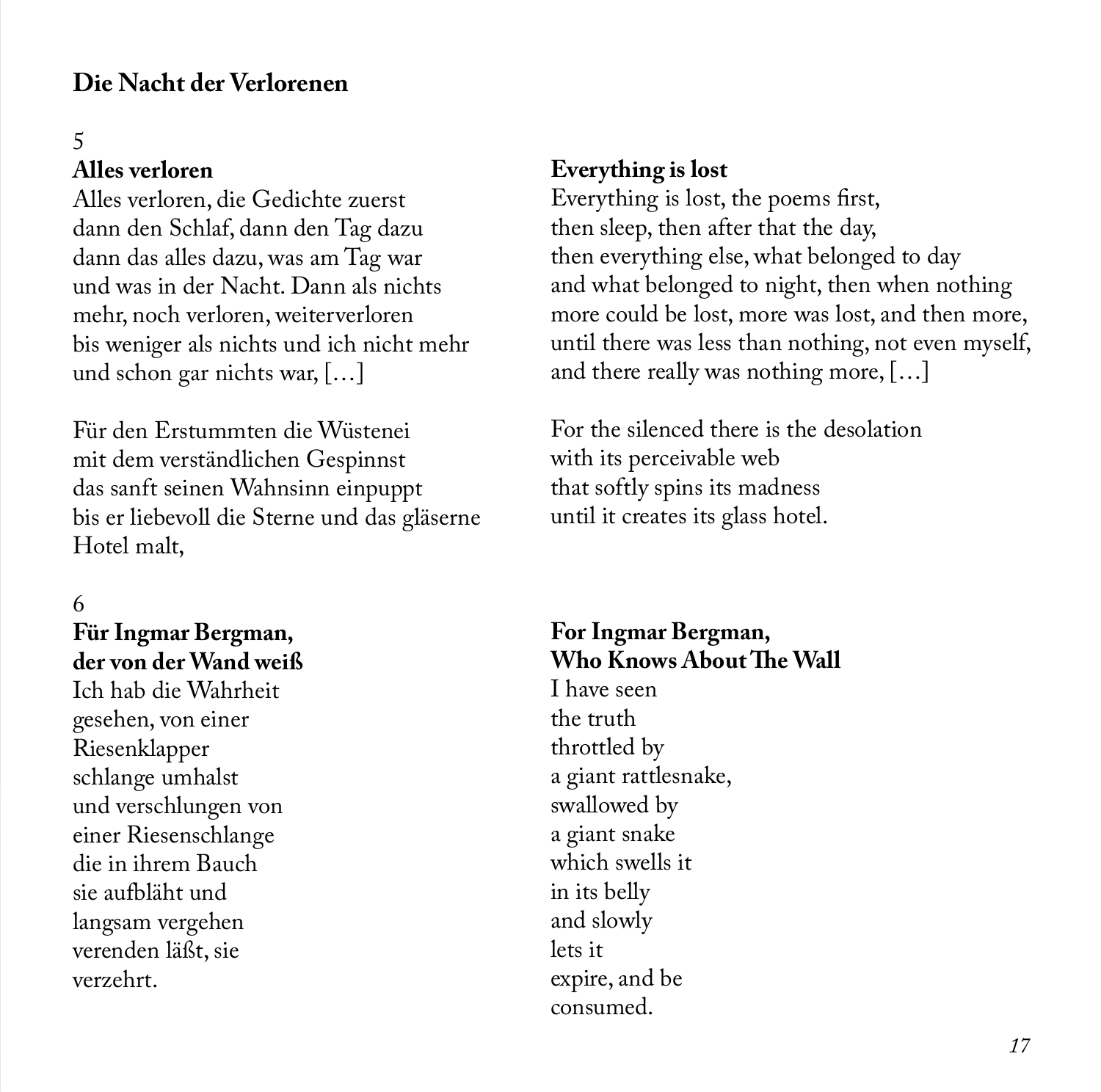Ich habe die Wand gesehn und geschrien in meinem weißen weißen Bett, an das keiner kam, ich habe in einem weißen weißen Bett gelegen und geschrien weil alle Orkustiere es abgesehen hatten auf mich die Kröten, die Würmer, die (--) die Saurier, und das schlug um sich mit Flügel und Flosse

Ich hab keine Worte mehr nur Kröten, die springen heraus und schrecken, nur Habichte, die stürzen hinaus, nur reißende Hunde wilde, wie's keine mehr gibt, Bluthunde, die fallen euch an die johlen und meine Mundgeburten in lieblicher Bläue und bei Frost der abgemähten Liebesfelder Liebe, die große Merde alors, das düngt einen Wahnsinn, in dem meinetwegen, alles,

I have seen the wall and howled in my white white bed, which no one visited, I having lain in my white white bed and howled because all the fiends of hell have been sicked on me, the toads, the worms, the  $(-)$ the saurian, and everything that flaps its wings and fins.

I no longer have any words, only toads that jump out and frighten me, only hawks that swoop down from above, only wild gnashing dogs like one sees no longer, blood hounds that attack you, that bay as my mouth turns a lovely blue with the frost of the mown fields of love, love, the great *merde, alors,* which fertilizes a madness in which, as far as I can see, everything,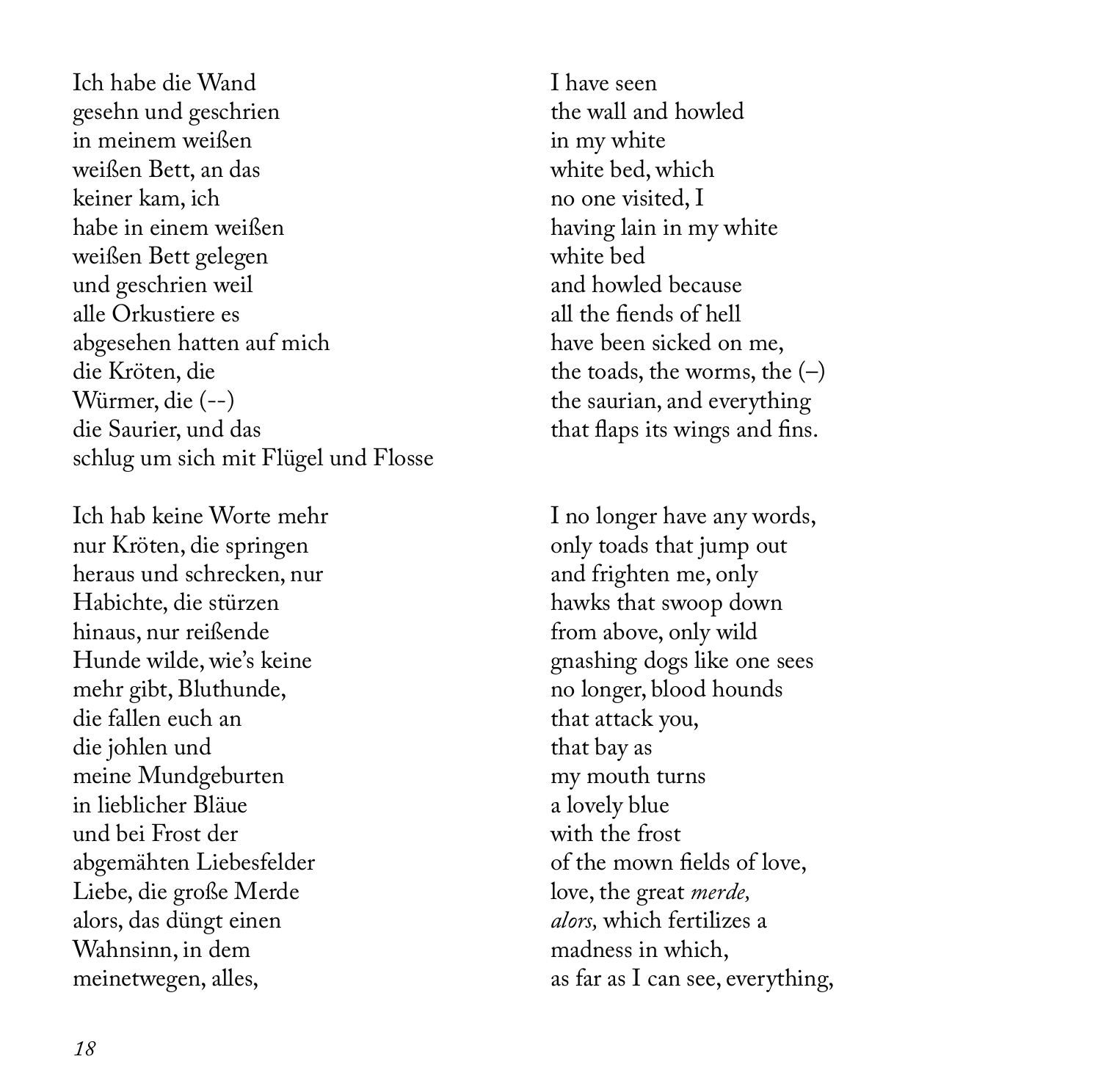meinetwegen alles, zugrund gehen soll.

# 7

#### **Im Lot**

Eine andere Nacht. Was ins Lot kommt, vom vielen Schlaf und im Schlaf kommt, nimm das an. wird eines nachts dich heilen.

Du sollst ja nicht weinen.

Was vom vielen Tag und bei Tag kommt, aber du sollst ja nicht weinen, wenn es alle Tage auch kommt, versuch es zu kennen, es will heilen.

#### **Memorial**

Die Dinge der Korb für das Brot das Einmaleins des Morgens und die zwei Schalen weißt du das Einmaleins des Morgens noch wer gibt dir die Hand über den Tisch wo ist es aufgehoben

In meinen schlaflosen Nächten räuchere ich die Wohnung aus mit Ministranten noch immer gebe ich die Trinkgelder und halte

the way I see everything, is destroyed.

#### **What Comes Right**

Another night. What comes right with a lot of sleep and with sleep comes, grab hold of that. Some night it will heal you.

#### You mustn't cry.

What comes with many days and during the day, though you mustn't cry if it comes every day, try to see that, for it will heal you.

#### **Memorial**

Things, the basket for the bread, the one-times-one of morning, and the two cups. Do you still know the one-times-one of morning? Who gives you her hand across the table? Where is it lifted?

In my sleepless nights I smoke up the apartment with my acolytes. I still leave a tip and hold off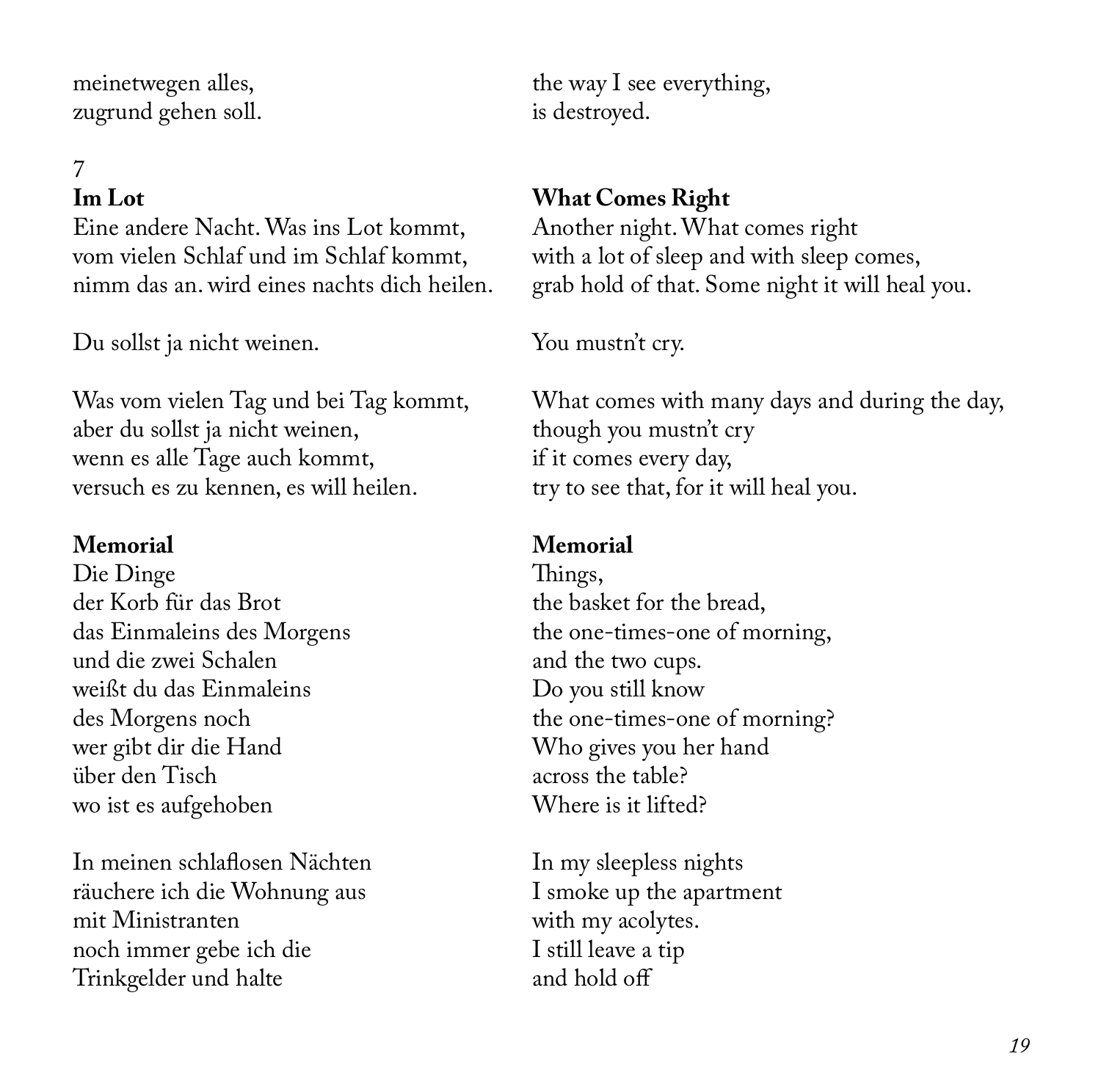die Stürme ab es gewittert nur noch in meiner Erinnerung die Straßenreinigung kommt die wäscht eine Gasse die aufwärts führt aber deine Hände um meinen Hals und die Erde an meinem Gesicht von den Blumen, jemand ruft nach der Polizei ich rufe zum Himmel dass diese Hände sich lösen die meine Schreie ersticken.

Was ist aus meinem Garten geworden, wer hat meine Blumen ausgerissen, die blauen vor allem, die erst blühen sollten, und meine Kinder hätten sie beinahe gesehen.

#### 8

#### **Die Nacht der Verlorenen/ Das Ende der Liebe**

Ein Mond, ein Himmel und das dunkle Meer. Nur, dunkel alles. Nur weil es Nacht ist und nichts Menschliches dies feingewirkte auch durchwebt. Was wirfst du mir noch vor

the storms. It only thunderstorms in my memory. The street cleaners come. They wash a street that travels uphill, but your hand is on my throat and the earth of flowers upon my face. Someone calls the police. I scream to high heaven for this hand to loosen itself which is choking off my screams.

What has happened to my garden? Who has ripped up my flowers? Especially the blue ones which should blossom first, and which my children should have seen by now.

#### **The Night of the Lost/ The End of Love**

A moon, a sky, and the dark sea. Now everything is dark. Only because it is night and there is nothing human inherent in this scene. What are you accusing me of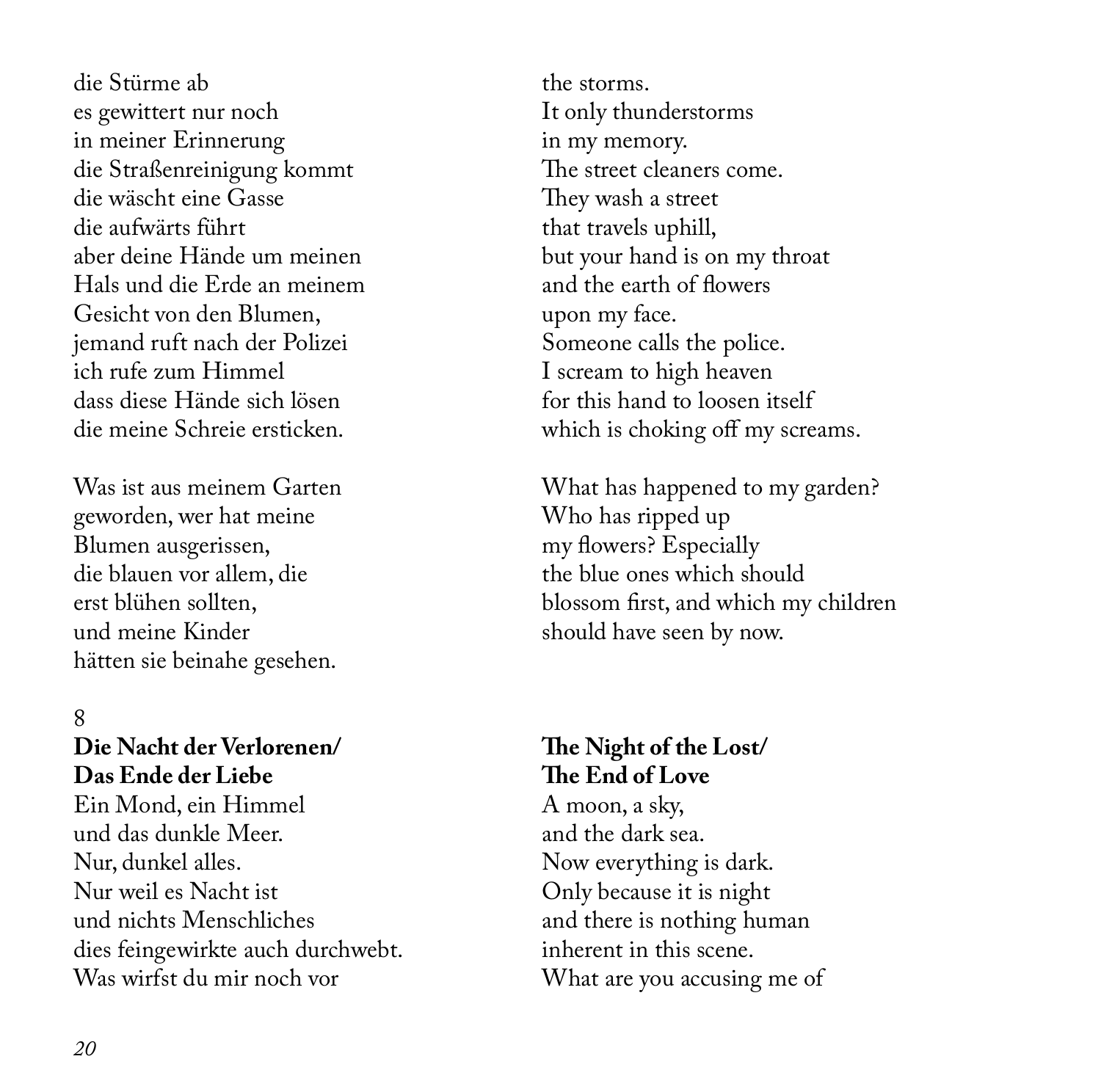und solche Bitterkeit, Tu's nicht. Ich hab nichts Besseres gewußt als dich zu lieben, ich hab nicht gedacht, daß durch den Schweiß der Haut die (--) Welt und dass der Groschen fiel.

#### 9

#### **So stürben wir**

So stürben wir um ungetrennt, zu sein Dein Haus muß noch mein Haus bleiben. Ich muß dort aus und eingehn muß dort bleiben, zum Rechten sehen, weil sonst niemand sieht was Deine welken Augen abends finden, nur mich ich weiß es, darum muß das Haus mein Haus für immer sein, wo ich auch bin, ich muß den Abend richten, und die Gedanken, aufhelfen in den Schlaf.

and with such bitterness? Don't do it. I didn't know any better than to love you, I did not think that through the skin's sweat there would be the \_\_\_\_\_ world and I would finally understand.

#### **So We Might Die**

So we might die still together, for that to be, your house must still remain my house. I must come and go from there, remain there, for it to seem right, since otherwise no one will see what your weary eyes find at night, only I will, for I know it, therefore the house must also be my house forever, where I also am, I must settle the evening and one's thoughts, help them go to sleep.

Original text: Ingeborg Bachmann (1926–1973), Ich weiß keine bessere Welt. Unveröffentlichte Gedichte, Piper Verlag, 2003

English translation: Ingeborg Bachmann, poems translated into English by Peter Filkins, from Darkness Spoken: The Collected Poems of Ingeborg Bachmann. Copyright © 1978, 2000 by Piper Verlag GmbH, München. Translation copyright © 2006 by Peter Filkins. Reprinted with the permission of The Permissions Company, LLC on behalf of Zephyr Press, zephyrpress.org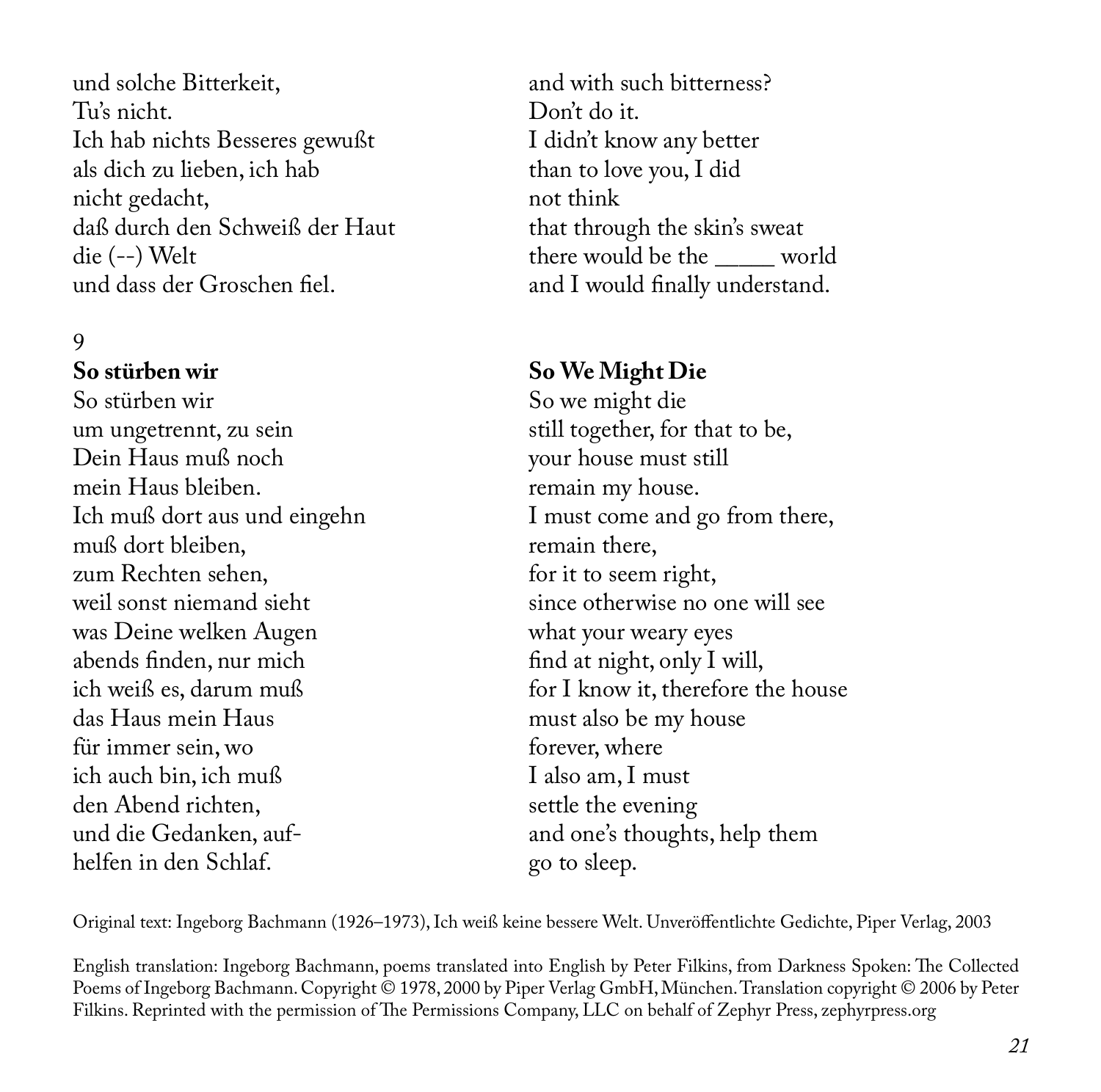Publisher: Schott Music Recordings: Helsinki Music Centre, Finland, I/2019 (Symphony No. 2 – live recording); V/2021 (Die Nacht der Verlorenen) Executive Producer: Reijo Kiilunen Recording Producer: Laura Heikinheimo Recording Engineers: Anna-Kaisa Kemppi & Enno Mäemets Final Mix and Mastering: Enno Mäemets, Editroom Oy, Helsinki

℗ & © 2021 Ondine Oy, Helsinki

Booklet Editor: Joel Valkila Cover: Shutterstock Photo of Thomas Larcher: Eduardus Lee Artist photos: Eduardus Lee (Thomas Larcher); Guido Werner (Andrè Schuen); Heikki Tuuli (recording session); Veikko Kähkönen (Hannu Lintu)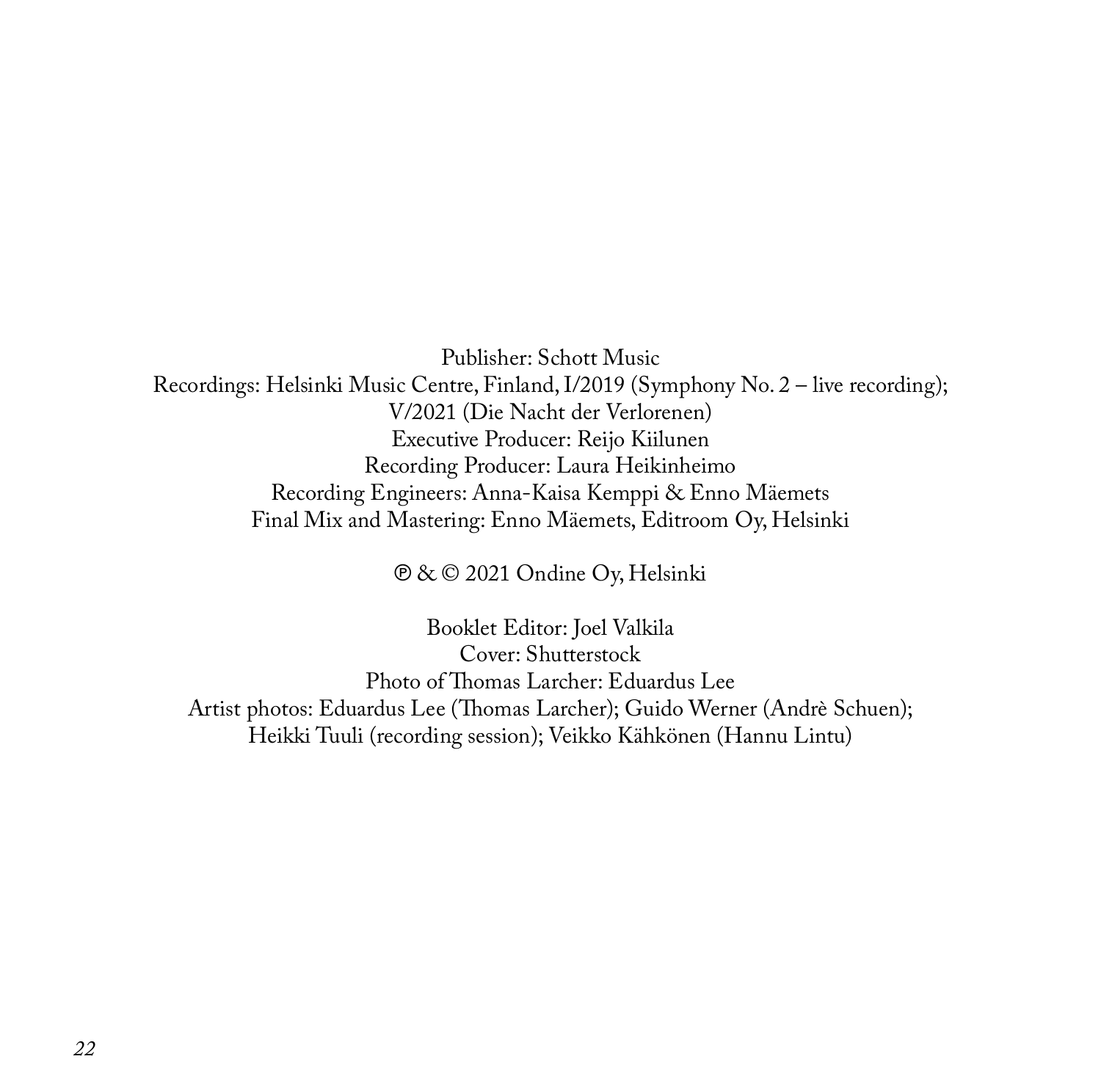

From the recording sessions